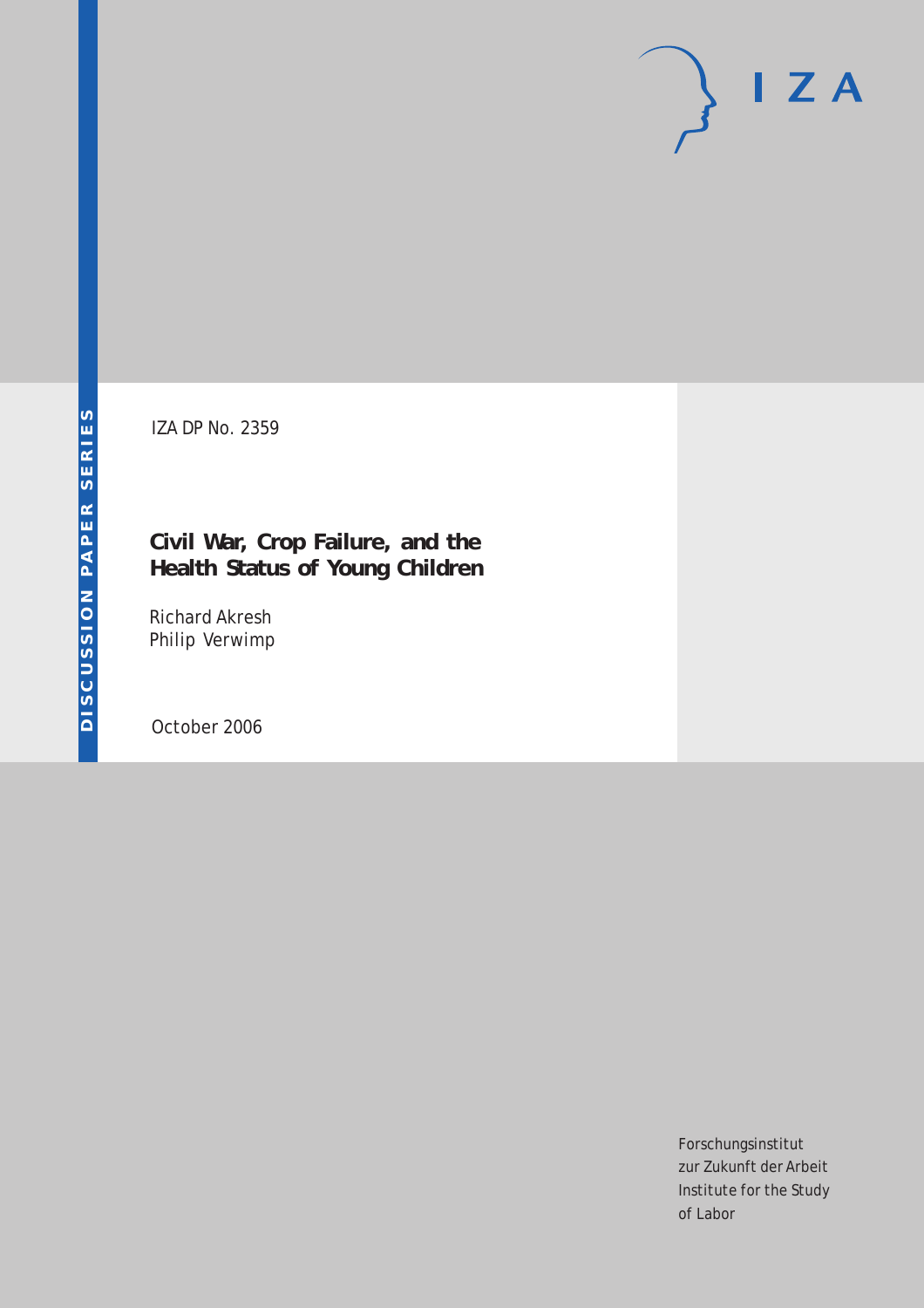# **Civil War, Crop Failure, and the Health Status of Young Children**

# **Richard Akresh**

*University of Illinois at Urbana Champaign and IZA Bonn*

### **Philip Verwimp**

*Institute of Social Studies, The Hague* 

Discussion Paper No. 2359 October 2006

IZA

P.O. Box 7240 53072 Bonn Germany

Phone: +49-228-3894-0 Fax: +49-228-3894-180 E-mail: [iza@iza.org](mailto:iza@iza.org)

Any opinions expressed here are those of the author(s) and not those of the institute. Research disseminated by IZA may include views on policy, but the institute itself takes no institutional policy positions.

The Institute for the Study of Labor (IZA) in Bonn is a local and virtual international research center and a place of communication between science, politics and business. IZA is an independent nonprofit company supported by Deutsche Post World Net. The center is associated with the University of Bonn and offers a stimulating research environment through its research networks, research support, and visitors and doctoral programs. IZA engages in (i) original and internationally competitive research in all fields of labor economics, (ii) development of policy concepts, and (iii) dissemination of research results and concepts to the interested public.

IZA Discussion Papers often represent preliminary work and are circulated to encourage discussion. Citation of such a paper should account for its provisional character. A revised version may be available directly from the author.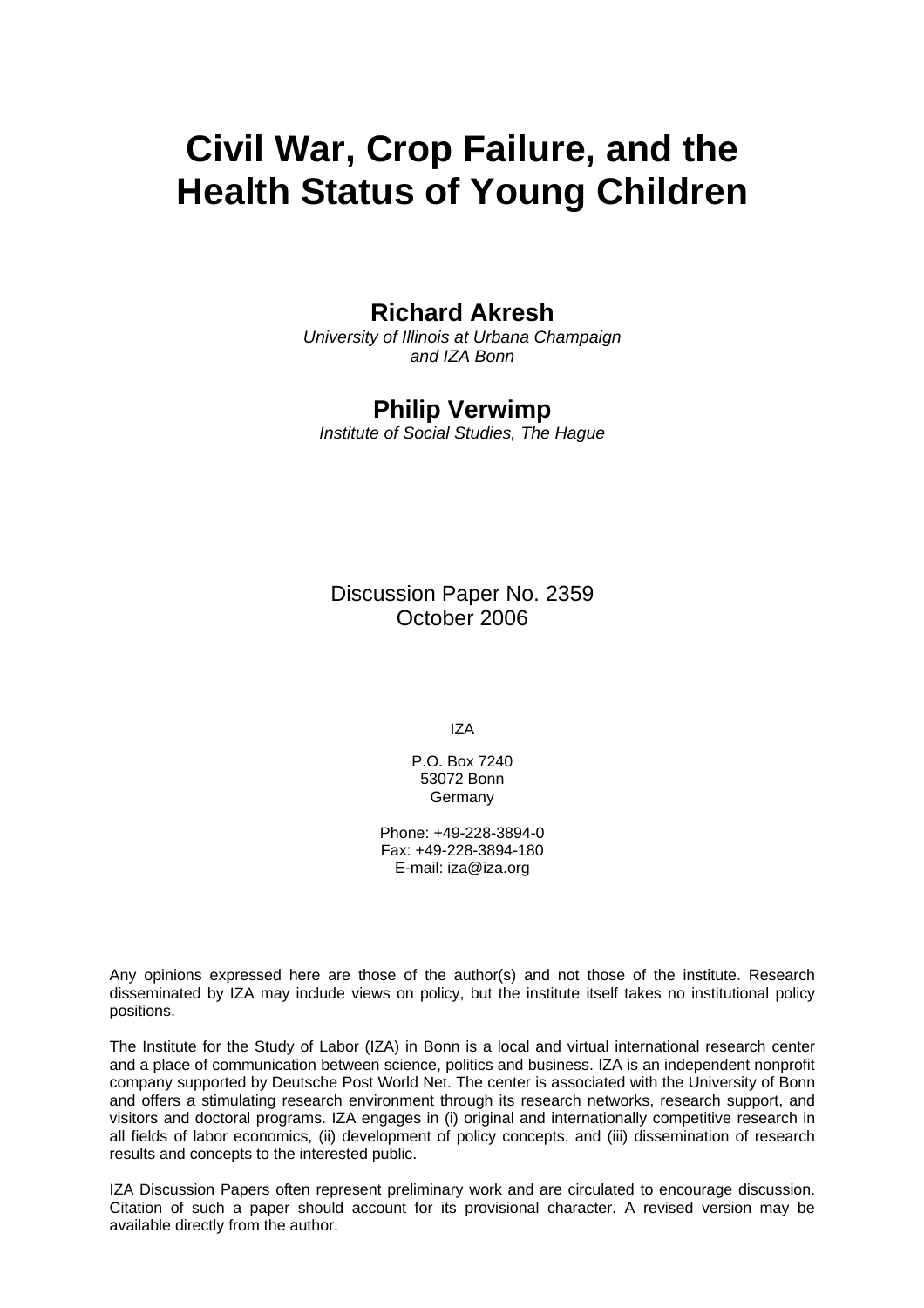IZA Discussion Paper No. 2359 October 2006

# **ABSTRACT**

## **Civil War, Crop Failure, and the Health Status of Young Children[\\*](#page-2-0)**

Economic shocks at birth have lasting impacts on children's health several years after the shock. We calculate height for age z-scores for children under age five using data from a Rwandan nationally representative household survey conducted in 1992. We exploit district and time variation in crop failure and civil conflict to measure the impact of exogenous shocks that children experience at birth on their height several years later. We find that girls born after a shock in a region experiencing these events exhibit 0.72 standard deviations lower height for age z-scores and the impact is worse for poor households. There is no impact of these shocks on boys' health status. Results are robust to using household level production and rainfall shocks as alternative measures of crop failure. The analysis also contributes to the debate on the economic conditions prevailing on the eve of the Rwandan genocide.

JEL Classification: I12, J13, O12, O15

Keywords: child health, economic shocks, civil war, rainfall shocks, Africa

Corresponding author:

 $\overline{a}$ 

Richard Akresh University of Illinois at Urbana Champaign Department of Economics 1206 South Sixth Street Wohlers Hall, Room 470E Champaign, IL 61820 USA E-mail: [akresh@uiuc.edu](mailto:akresh@uiuc.edu) 

<span id="page-2-0"></span><sup>\*</sup> We would like to thank the Department of Agricultural Economics at Michigan State University for making the data available and Ilana Redstone Akresh and seminar participants at the World Bank/PRIO 2006 conference in Oslo, Norway for helpful suggestions.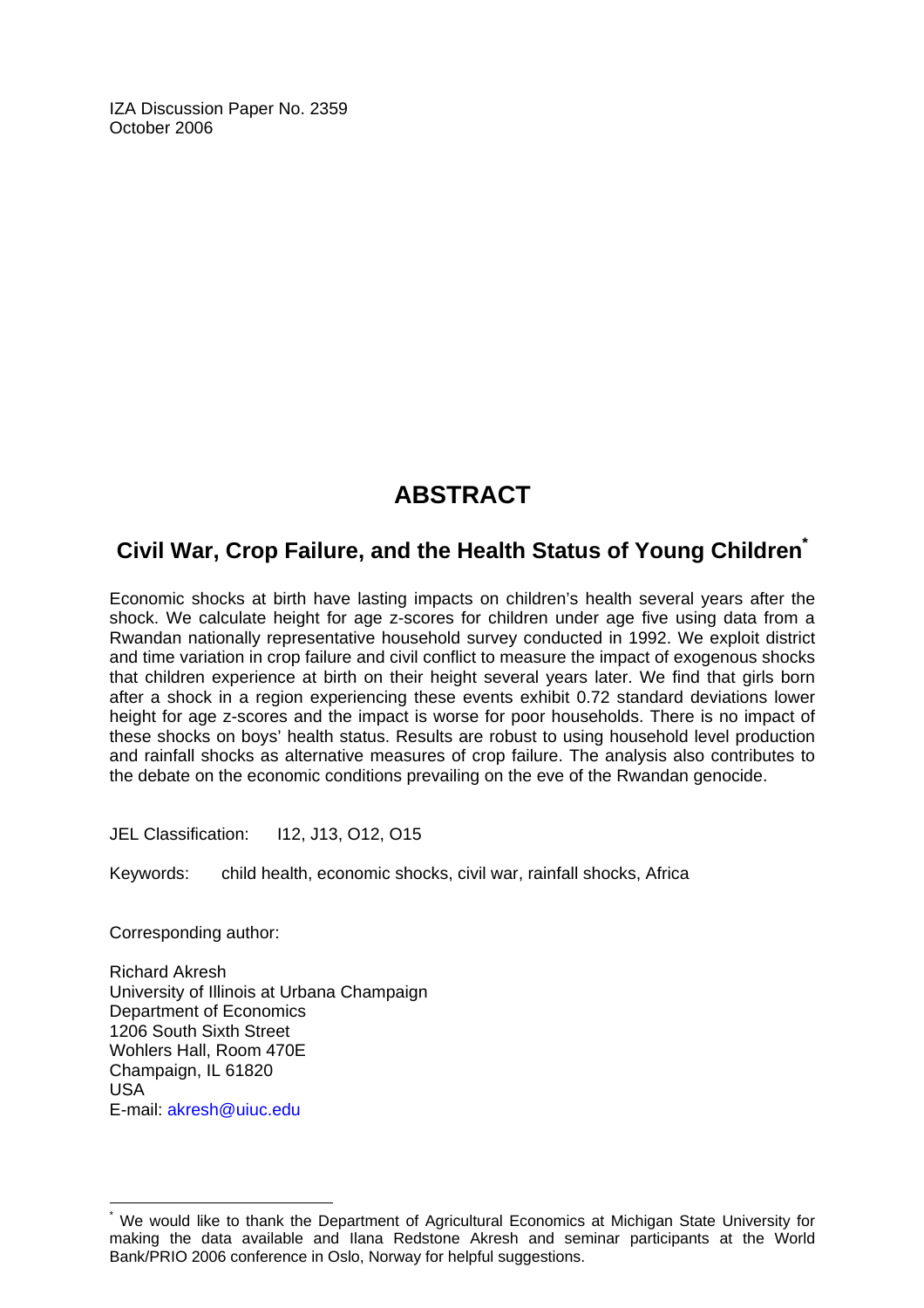#### **1. Introduction**

 $\overline{a}$ 

There is growing concern among economists and practitioners that economic conditions prevailing in early childhood may have a persistent effect on child health and socioeconomic outcomes later in life. The shock's effect may be such that children cannot catch-up even if they experience subsequent good years at later ages. Policy makers are aware of the distressing link between early childhood and adult well-being, making it one reason why the World Bank and non-governmental organizations view improvements in child health as a top priority.

In this paper, we focus on how exogenous shocks at birth lead to worse health outcomes in the short-run several years after the shock. In particular, we look at the effect of crop failures and civil conflicts on the health of Rwandan children born between 1987 and 1991. We use an integrated household survey, combining health and agricultural data with event data from reports by non-governmental organizations. We exploit the local nature of the crop failure (confined to provinces in southern Rwanda) and the civil war (confined to provinces in northern Rwanda) to identify the effect of these exogenous shocks on child health, and we use the variation across birth cohorts to capture the child's exposure to the shock. Our approach is to estimate the effect of these shocks on height-for-age while controlling for province of residence, month and year of birth as well as household, infant, and mother characteristics. Our crop failure results are robust to using rainfall or production shocks, which we have for a sub-sample of children.

There is an extensive literature that attempts to measure the impact of economic shocks on future welfare outcomes.<sup>1</sup> Using Netherlands' birth registry data, Van den Berg, Lindeboom, and Portrait (2005) find that poor macroeconomic conditions in infancy lead to higher adult

 $1$ <sup>1</sup> This is related to research that explores the association between health and income and the link between childhood conditions and later welfare outcomes (Curry and Hyson, 1999; Case, Lubotsky, and Paxson, 2002). In a paper exploring the role of shocks and income, Frankenberg, Smith, and Thomas (2004) find that richer households are able to smooth consumption and cope with the unanticipated financial crisis that occurred in Indonesia in 1998.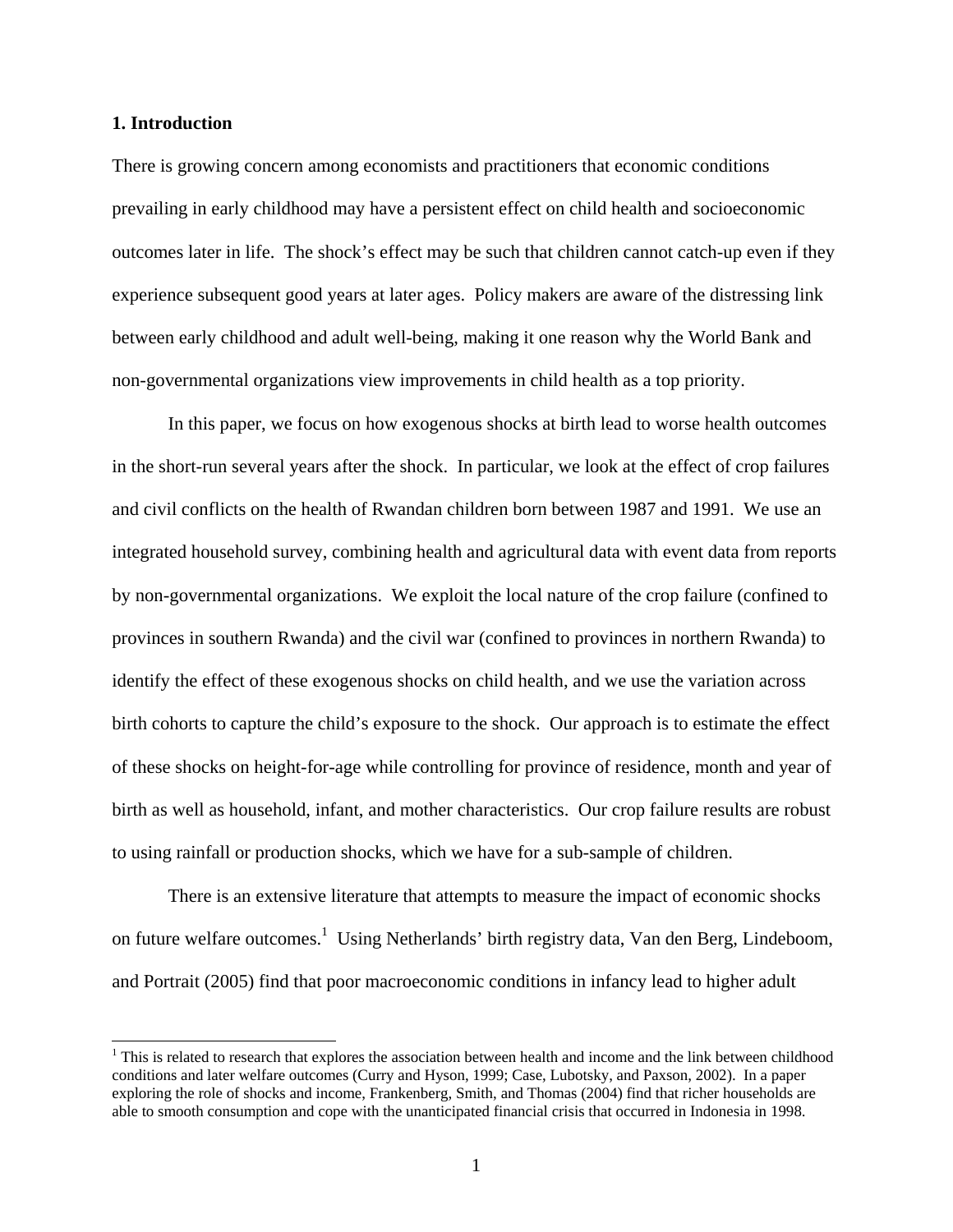mortality. Almond (2006) finds that individuals who were in utero during the 1918 influenza pandemic experienced as adults lower education attainment, increased rates of physical disability, and lower socioeconomic status compared with other birth cohorts. Alderman, Hoddinott, and Kinsey (2004) use data from Zimbabwe and show that preschool malnutrition has a negative impact on subsequent human capital formation, measured by the number of grades completed. Yamauchi (2006) shows that healthier children in South Africa start school earlier, attain more grades, and repeat fewer classes. Finally, Maccini and Yang (2006) examine the effect of early-life environmental conditions on health and socioeconomic outcomes later in life for Indonesians. They find that higher early-life rainfall leads to improved health, schooling, spousal quality, and socioeconomic status, but the impacts are only for women.

The literature also provides evidence of gender bias in health and socioeconomic outcomes. Rose (1999) shows that when districts experience higher rainfall, the gender bias in infant mortality in India (favoring boys over girls) narrows significantly. Alderman and Gertler (1997) find that demand for girls' medical care is more income and price-elastic than demand for boys' medical care in rural Pakistani households. Behrman (1988) finds bias in favor of boys in the intra-household allocation of nutrition during the lean season in India. Recent work questions the perceived view that gender bias is more of problem in Asia than Africa. Verwimp and Van Bavel (2005) find evidence that the usual sex differential in child survival (more girls than boys survive infancy) observed in Africa as well as elsewhere changes under severe living conditions. Dercon and Krishnan (2000) find that adults in poor Ethiopian households are unable to smooth their consumption and women bear the brunt of adverse shocks.

This paper establishes the mechanism linking shocks at birth and adult welfare outcomes—just a few years after the shock, children already have significantly lower height for

2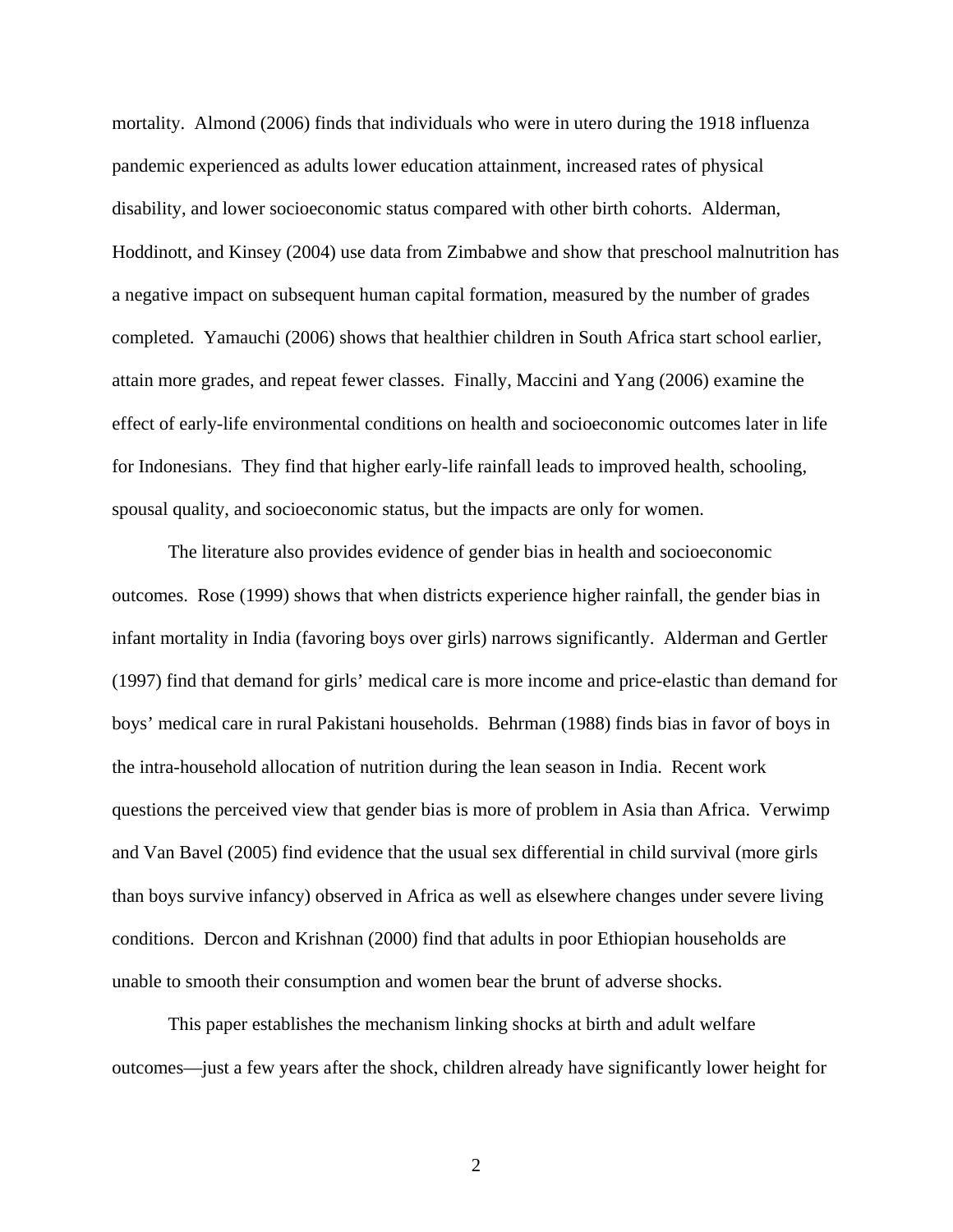age z-scores and this impact may persist into adulthood. By focusing on the short-run impact of these shocks at birth, we are able to pin down more precisely how the shock could translate into adult impacts, something none of the other papers explore. We also explore a type of shock, civil conflicts, that has received surprising little attention in the development literature despite the fact two-thirds of all countries in sub-Saharan Africa experienced armed conflict during the 1980s and 1990s (Miguel, Satyanath, Sergenti, 2004; Bellows and Miguel, 2006). We find that both types of shocks, crop failure and civil conflict, negatively impact children's health, but the role of gender and poverty differs for each shock. With respect to crop failure, girls, from poor households in particular, are severely negatively impacted, but boys (in either poor or rich households) do not experience any negative effects on their height for age z-scores. However, for children that experience a civil conflict, the health status of both boys and girls in rich and poor households are negatively impacted, although the estimates for boys and by wealth levels are not precisely measured.

The paper is also relevant for the audience interested in the economic conditions prevailing on the eve of the Rwandan genocide in 1994 and the poverty-conflict nexus.<sup>2</sup> Although there is substantial debate over the direction of this relationship, few papers employ microeconomic data from Rwanda to empirically test it (André and Platteau, 1998; Uvin, 1998; Verwimp, 2005). The area of crop failure under investigation in this paper, Gikongoro province, coincides with the area where the first killings and massacres were committed in early April 1994, suggesting a direct link from poverty to conflict. In her seminal book on the genocide, Alison Desforges (1999) describes how the population and the local administration in this area

 $\overline{a}$ 

 $2$  This nexus is discussed in more detail in Justino (2006), where poverty is viewed as both a cause and a consequence of conflict. The civil conflict in the north lead to worse household welfare in terms of child health and the crop failure and resulting poverty in the south contributed to the subsequent genocide.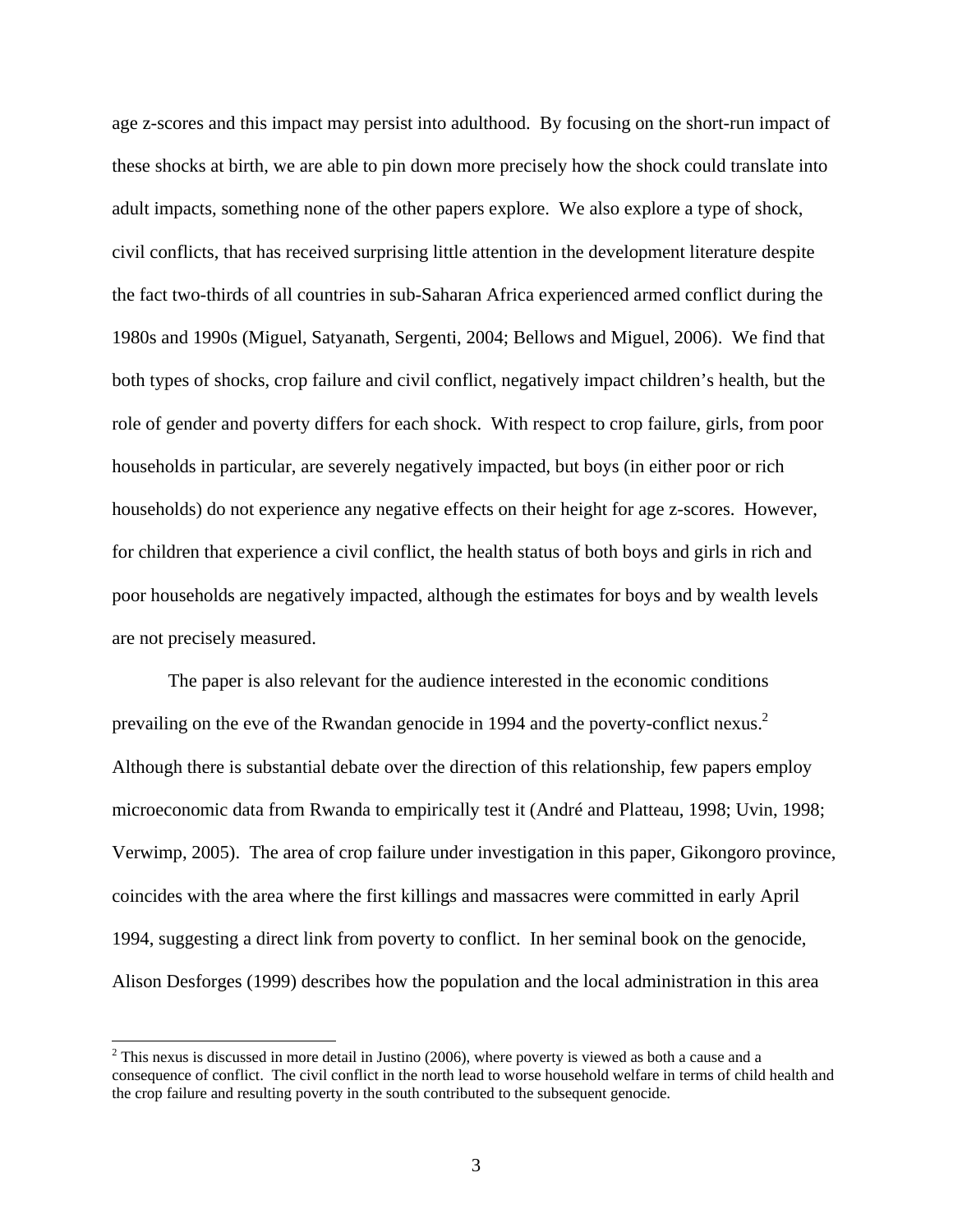did not wait for orders from the central government to begin the genocide. Similarly, with the civil war's progress in the north from 1990 to 1993, the northern population became progressively displaced and ended up in refugee camps around the capital, Kigali, suggesting a direct link from conflict to poverty. These camps were active recruitment areas for the nascent genocidal militia. With data collected in January 1992, our paper shows that already by that time, rural households in the north were not able to protect their children from the negative effects of the civil war.

The remainder of the paper is organized as follows. Section 2 describes the Rwandan setting and how the shock measures are calculated. Section 3 describes the empirical identification strategy and in Section 4, we present the results as well as tests of the robustness of the shock measures. Section 5 concludes.

#### **2. Data and Empirical Setting**

#### *2.1 The rural household economy in Rwanda*

Table 1 presents an overview of the Rwandan provinces and shows significant regional differences. For instance, the southern prefectures of Butare and Gikongoro and the western prefectures Kibuye, Cyangugu, and Gisenyi are poorer than the northern, central and eastern prefectures. Previous work has shown that differences in regional and household income can be explained by farm size, soil fertility, suitability of the soil for high yielding crops, rainfall, access to public infrastructure (such as roads and markets), availability of off-farm jobs, and coffee and tea prices for regions growing these crops (Justino and Verwimp, 2006).

Ninety-three percent of Rwanda's population live in rural areas and nearly all rural households are engaged in farming. On average, households cultivate 0.89 hectares of land, with

4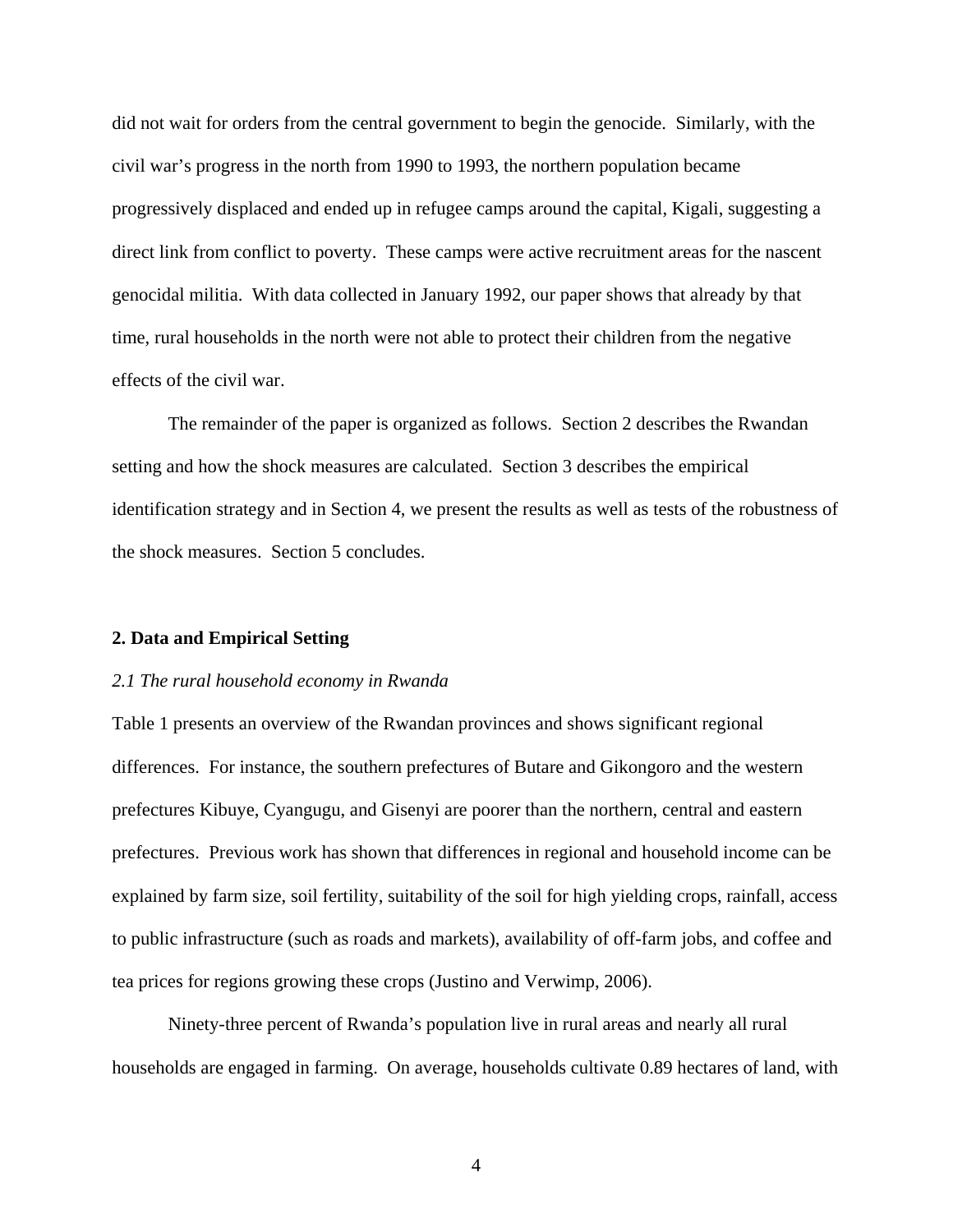the vast majority of these landholdings being owner operated. Beans, bananas, potatoes and sweet potatoes are the main food staples, although bananas and potatoes are also sold for cash. Coffee is cultivated as purely a cash crop. Farming is labor intensive, primarily using hoes and machetes, and animal traction is non-existent. Women's labor is particularly important in food crop production, while men's labor is crucial in cash crop production and animal husbandry. Half of Rwanda's farmland suffers from moderate to severe erosion and marginal lands once allowed to fallow are now taken into cultivation. The ideal growing conditions for many crops are between the altitude of 1500 and 1700 meters, which explains the high population densities found at this altitude. The average household derives almost 60 percent of its income from subsistence crop production, while 40 percent is from the sum of beer sales, crop sales, off-farm income, and sales of livestock (Kangasniemi, 1998; Clay, Reardon, Kangasniemi, 1998).

#### *2.2 Crop Failure in the South and Civil War in the North*

In the late 1980s, Rwanda entered a period of economic decline. The country experienced low coffee and tea prices, unfavorable weather conditions, unresolved refugee questions, demographic growth, and mounting corruption. There was also a dramatic drop in yields of all major crops between 1984 and 1991, with the decline for tubers, the main source of calories for poor households, being particularly strong (Clay, 1996). This decline in yields, combined with population growth, led to an average decline in per capita food production of 25 percent (World Bank, 1998). Two distinct events mark this time period. The first is a local crop failure in southern Rwanda in 1989 and the second is an outbreak of civil conflict in northern Rwanda in October 1990.<sup>3</sup>

 $\overline{a}$ 

 $3$  Figure 1 presents a map of Rwanda depicting the crop failure and civil conflict areas.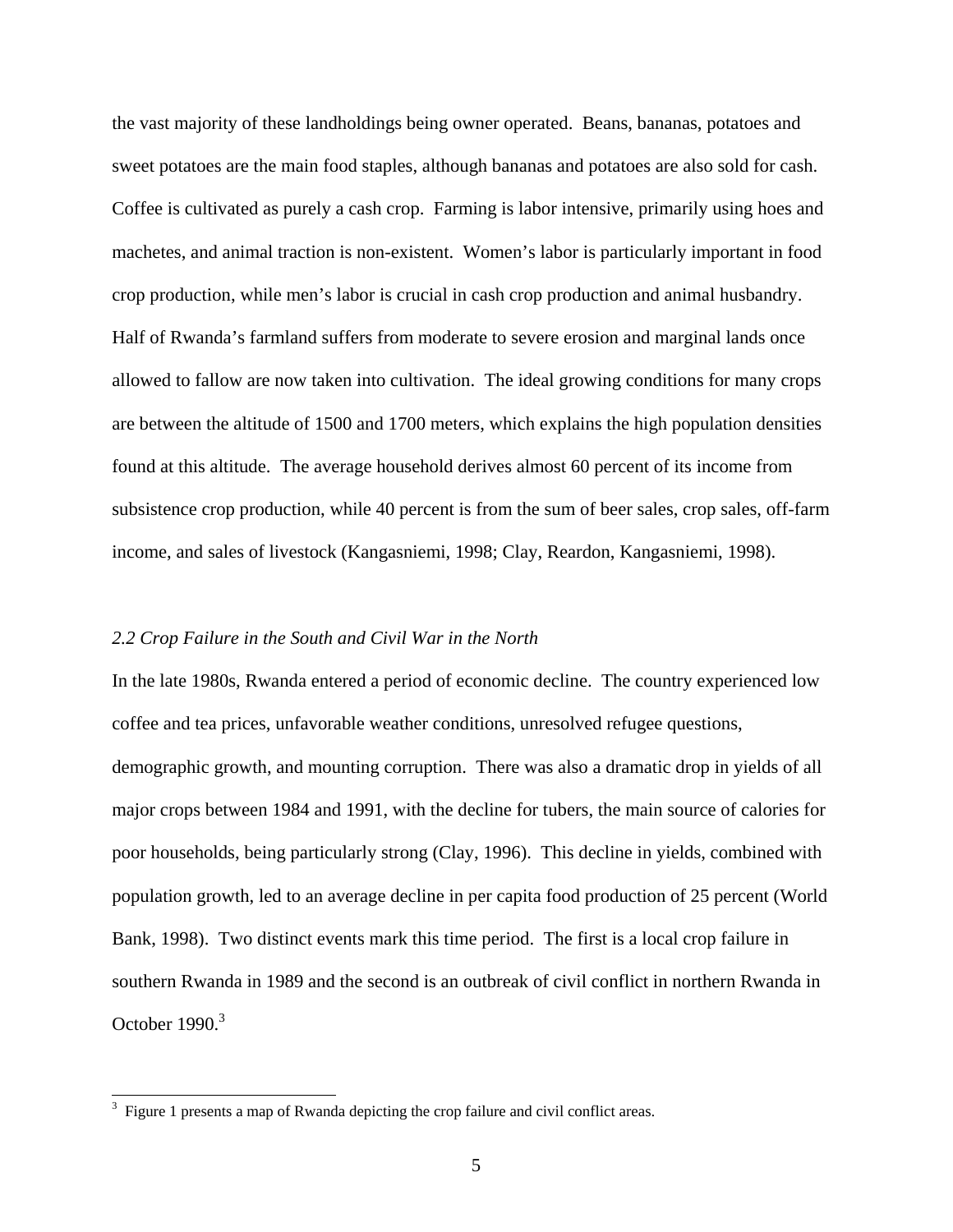Several non-governmental organizations documented the extent and severity of the crop failure. In February 1990, the Center for Cooperative Research and Information (known in Rwanda by the French acronym, IWACU), a non-governmental organization working in rural areas, produced a film "*Haguma Amagara*" meaning "*You Only Live Once*." The film documents the food crisis in the south and was motivated by the Rwandan government's refusal to acknowledge the local famine. The footage depicts peasants in southern Rwanda with nothing to eat, markets without products, residents deconstructing their houses to sell the parts for food, hungry children and mothers, and adult males who tell the filmmaker they are too weak to work. The film clearly documents hunger in southern Rwanda during the 1988 to 1990 period.

Apart from the film, at least three Rwandan organizations published reports on the food crisis. The first report, written by Bureau Social Urbain-Caritas in Kigali (1990), cites administrative and local sources documenting hunger and starvation in several communes of Butare (Nyakizu, Runyinya) and Gikongoro (Nyamagabe, Karama).<sup>4</sup> The report measures the number of deaths due to starvation in those communes and confirmed the withdrawal of children from school. Husbands temporarily migrated in search of income and food, crops were stolen at night, and several cases of suicide were reported. In Gikongoro, the report noted that peasants hoped the next coffee harvest would be good or else they would starve to death. The Caritas report concluded there was no longer anything to eat in the south, and peasants were already eating the leaves and roots of plants.

The second report was written by another grass-roots organization, Conseil de Concertation des Organisations d'Appui aux Initiatives de Base (CCOAIB), but the authors were unable to get a copy of this report (Twizeyimana and Uwimana, 1989). The third report

 $\overline{a}$ 

<sup>4</sup> Before the genocide, Rwanda's territorial administration was organized in prefectures (provinces), communes (municipalities), sectors, and cells. A commune had on average 50,000 inhabitants.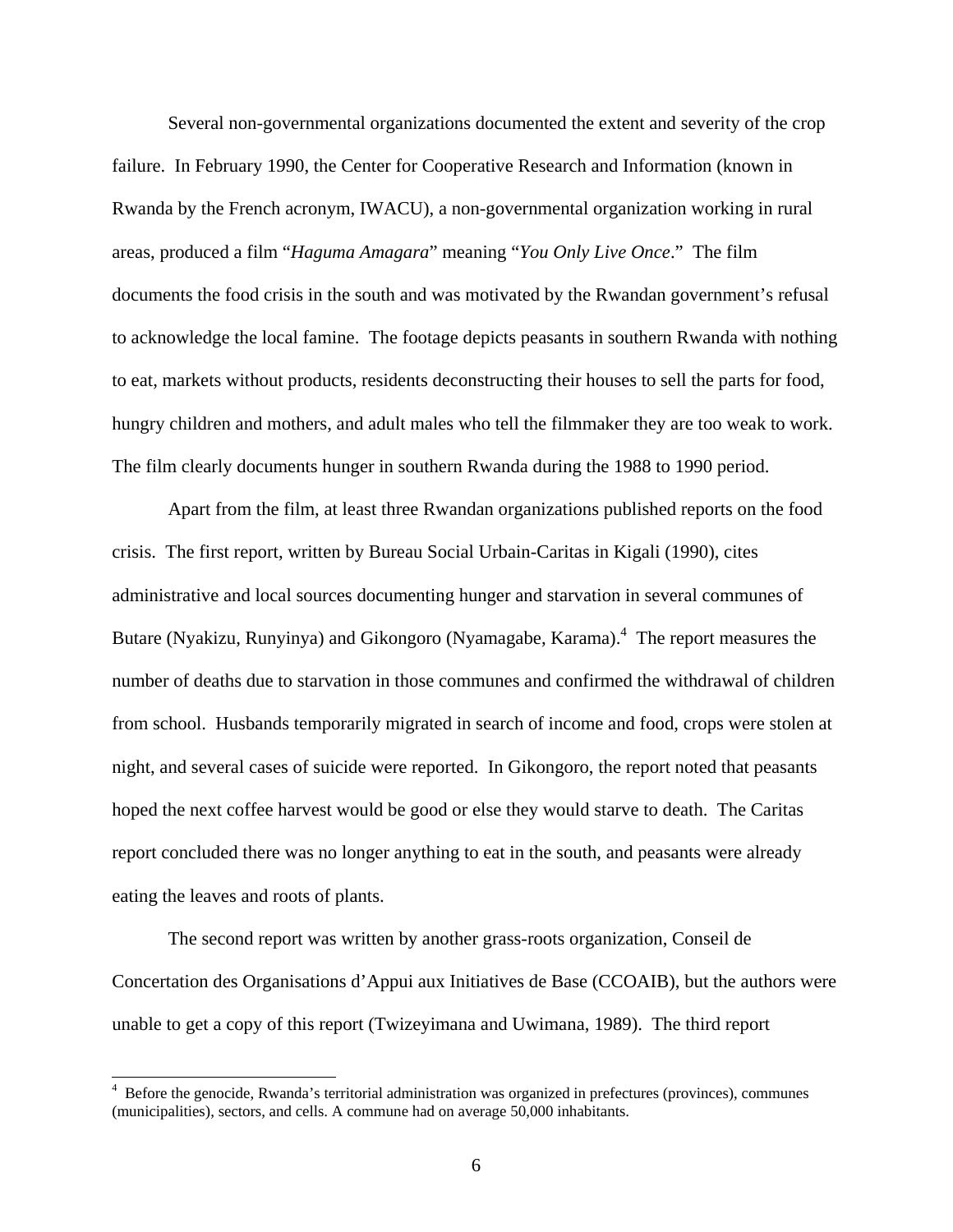describes a local agricultural survey of 300 households conducted by the Ministry of Agriculture in several communes in Gikongoro (Gascon, 1992). The report stated that 25 percent of the surveyed households were indigent and female headed households suffered the most. Two of the reports use the term famine to describe the situation in southern Rwanda, and the third speaks of starvation. Factors mentioned that contributed to the crop failure were rainfall variation as well as crop disease.

*Kinyamateka*, the most prominent independent newspaper in Rwanda, also published information on the food crisis in 1989, making the famine known to the Rwandan public. André Sibomana, editor of the newspaper in 1989, expressed it as follows:

*"In 1989, a terrible famine struck the south of the country. There was a natural explanation for this phenomenon, but the authorities did nothing to improve the situation. Worse still, I had evidence that part of the government's assistance which was intended for the population at risk had been diverted. It was a scandal. I decided to publish this information. We were threatened and we were called liars, until I published photographs which were overwhelming. This had an immediate effect. Readers wrote in to express their satisfaction: at last the truth was being told."* (Sibomana, 1999)

Based on the film, the non-governmental organizations' reports, and the newspaper articles, we create a variable indicating which regions in Rwanda experienced crop failure during this time period. This crop failure area included all of the communes of Gikongoro province and the communes of Butare province bordering Gikongoro province (see Figure 1).

The civil war is the second crucial event in this period. In October 1990, a group of rebels consisting of Tutsi refugees who left Rwanda during the 1959 to 1962 revolution and their offspring attacked Rwanda from Uganda. What followed was a civil war between the Rwandan armed forces (FAR) and the rebel army (Rwandan Patriotic Front or RPF) in which civilians in the northern provinces of Byumba and Ruhengeri were the main victims. In January 1991, the rebels mounted a surprise attack against the city of Ruhengeri to liberate political prisoners from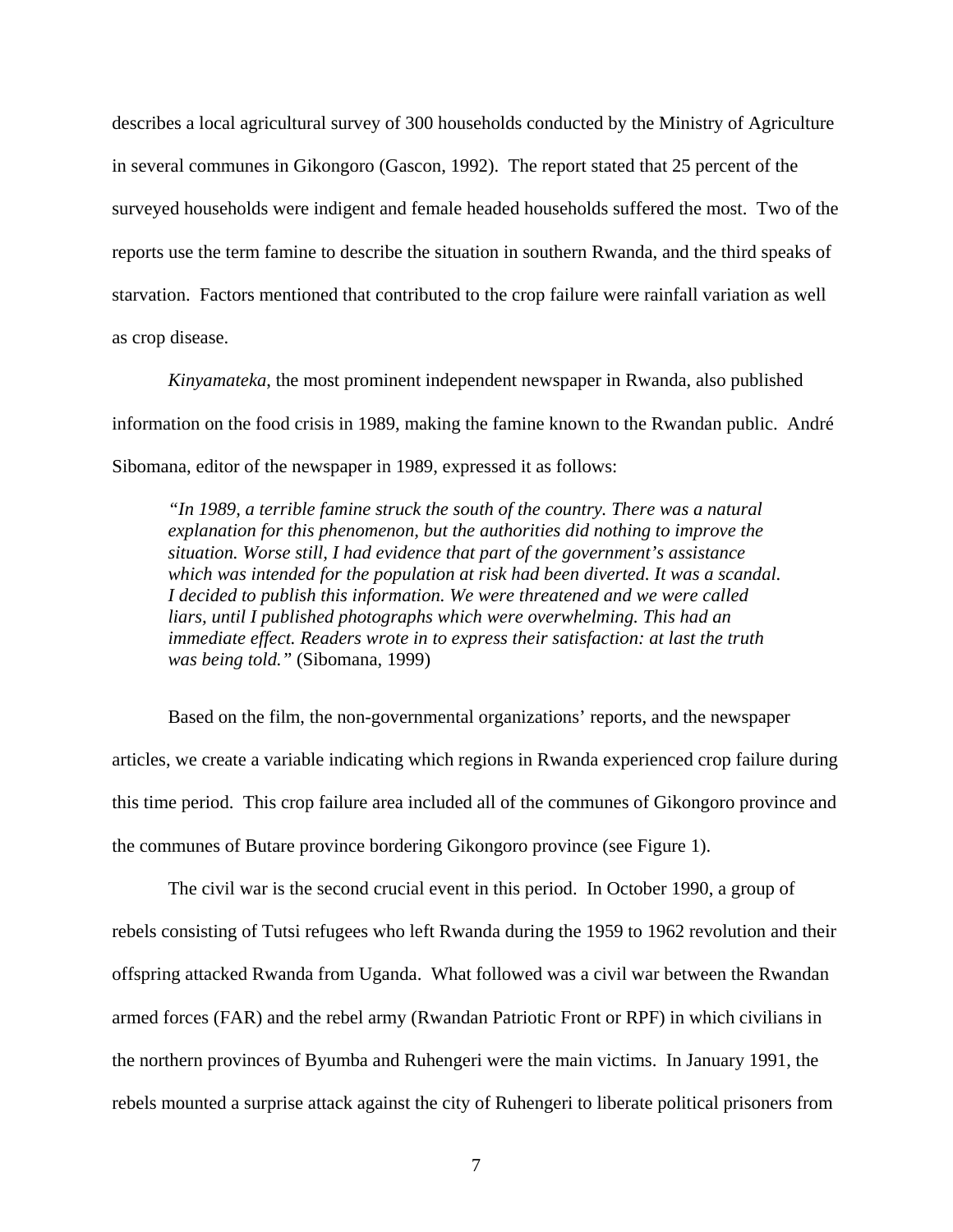the government prison, and over the course of that year, 100,000 farmers in the north sought refuge in displacement camps (Prunier, 1995).<sup>5</sup> A report by an international group of human rights experts describes how both forces were responsible for human rights violations (Federation International des Droits de l'Homme, 1993). The report shows that fighters on both sides abducted and killed civilians and pillaged property.<sup>6</sup> Battles between both armies were paralleled by peace negotiations and third party interventions. Before the war, relative to other regions in Rwanda, these northern provinces were areas of surplus production providing potatoes to the rest of the country. There are no existing household level data on the extent of the disruption to crop production and income generating activities in the north due the war.

In a manner analogous to the crop failure measure, we use these reports to create a variable indicating which regions in Rwanda experienced armed conflict during this time period. The civil war area included parts of the northern provinces of Byumba and Ruhengeri (see Figure 1).

#### *2.3 Data*

 $\overline{a}$ 

In January 1992, UNICEF financed a survey on the health status of young children and mothers in Rwanda (UNICEF, 1992). The UNICEF survey was nationally representative and collected detailed information on the date of birth and height of every child under age five in 2,496 rural households, yielding 1774 children under age five with complete information in these households. Wealth data, such as the number of livestock, and information about the mother's health and demographic status were also collected.

<sup>&</sup>lt;sup>5</sup> In 1991, the population of Ruhengeri and Buymba was 1.5 million (Recensement Générale de la Population et de l'Habitat). The number of displaced people increased to 300,000 in the subsequent period 1991 to 1993 (Prunier, 1995).

 $6$  In addition, between 1990 and 1993, the Rwandan government organized small-scale, local massacres that targeted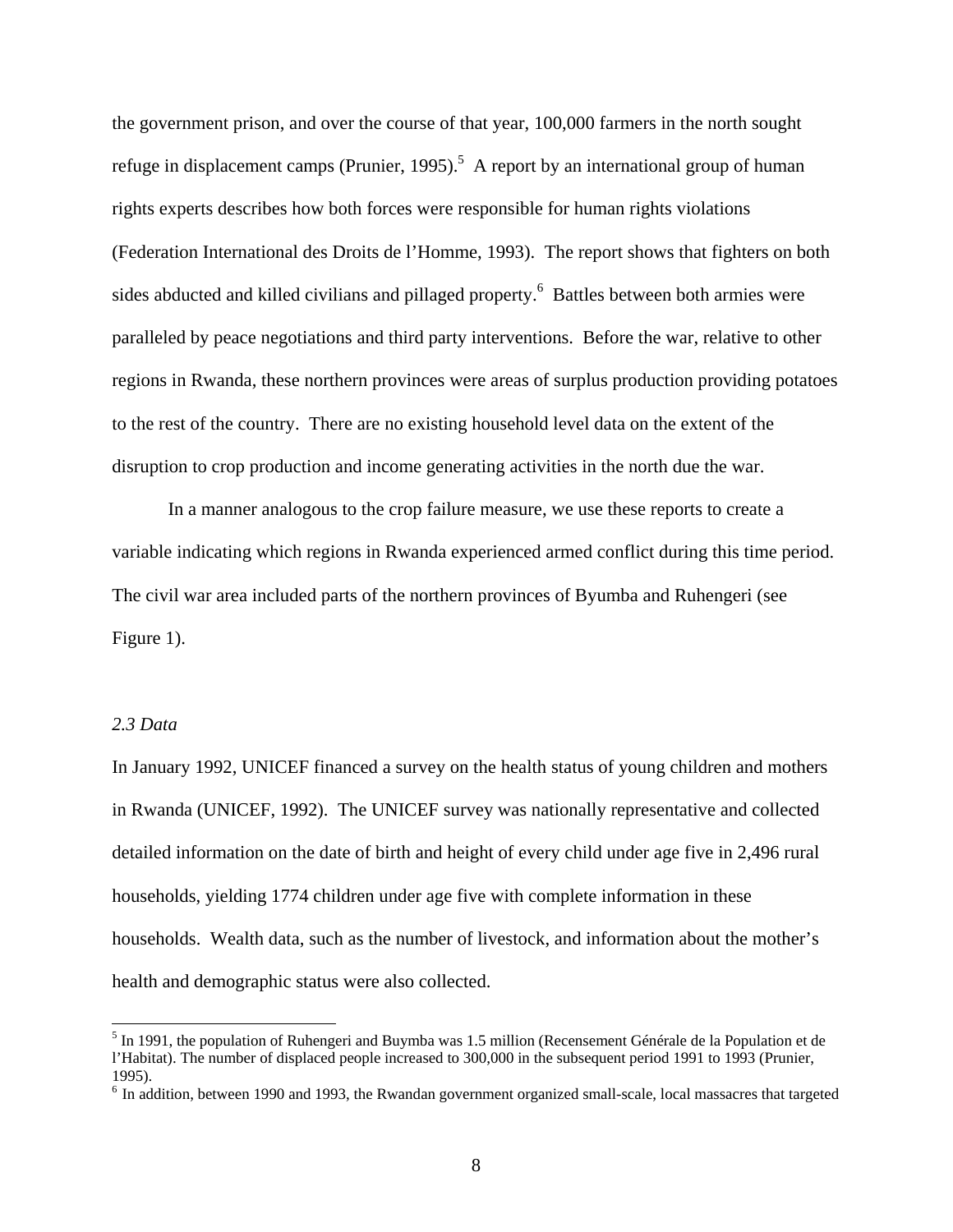Height for age is generally accepted as a good indicator of the long-run nutritional status of children (Thomas, Lavy, Strauss, 1996). Children with low height for their age are considered stunted, an indicator of chronic malnutrition. According to Alderman (1993),

*"Though a stunted child may have some catch up growth, for the most part, a child whose growth has faltered in the first two years of life will be on a different growth trajectory during the rest of his/her life."* 

We compute z-scores for each child's height for age, where the z-score is defined as the difference between the value for an individual child and the median value of the reference population (in this case, the United States), divided by the standard deviation of that reference population (Cogill, 2001). On average, across households in all regions of Rwanda, children were two standard deviations below the average height of a child from the United States. However, there were large regional differences across Rwanda. Results in Table 2 show that children's height for age z-scores were lower in regions that experienced crop failure or civil conflict. Compared to the rest of Rwanda, panel A shows that height for age z-scores were 0.206 standard deviations lower in the crop failure regions, and panel B shows that height for age zscores were 0.262 standard deviations lower in the civil war regions. Finally, pooling children in regions that experienced either crop failure or civil war and comparing them with the rest of the country shows that children in the shock regions had 0.257 standard deviations lower height for age z-scores, a difference that is statistically significant at the one percent level.

The UNICEF survey was linked to a prior agricultural survey that ran from October 1988 to September 1991 and was organized by the Rwandan Department of Agricultural Statistics (DSA) and Michigan State University.<sup>7</sup> The DSA survey was also nationally representative and

 $\overline{a}$ 

Tutsi in regions far from the war front (Fédération Internationale des Droits de l'Homme, 1993). 7

<sup>&</sup>lt;sup>7</sup> To ensure survey quality, DSA and UNICEF had one supervisor in the field per prefecture. This supervisor monitored the performance of each of the interviewers in that prefecture. The supervisor collected completed questionnaires, screened for inconsistencies, and went back to the farm households with the interviewers if needed.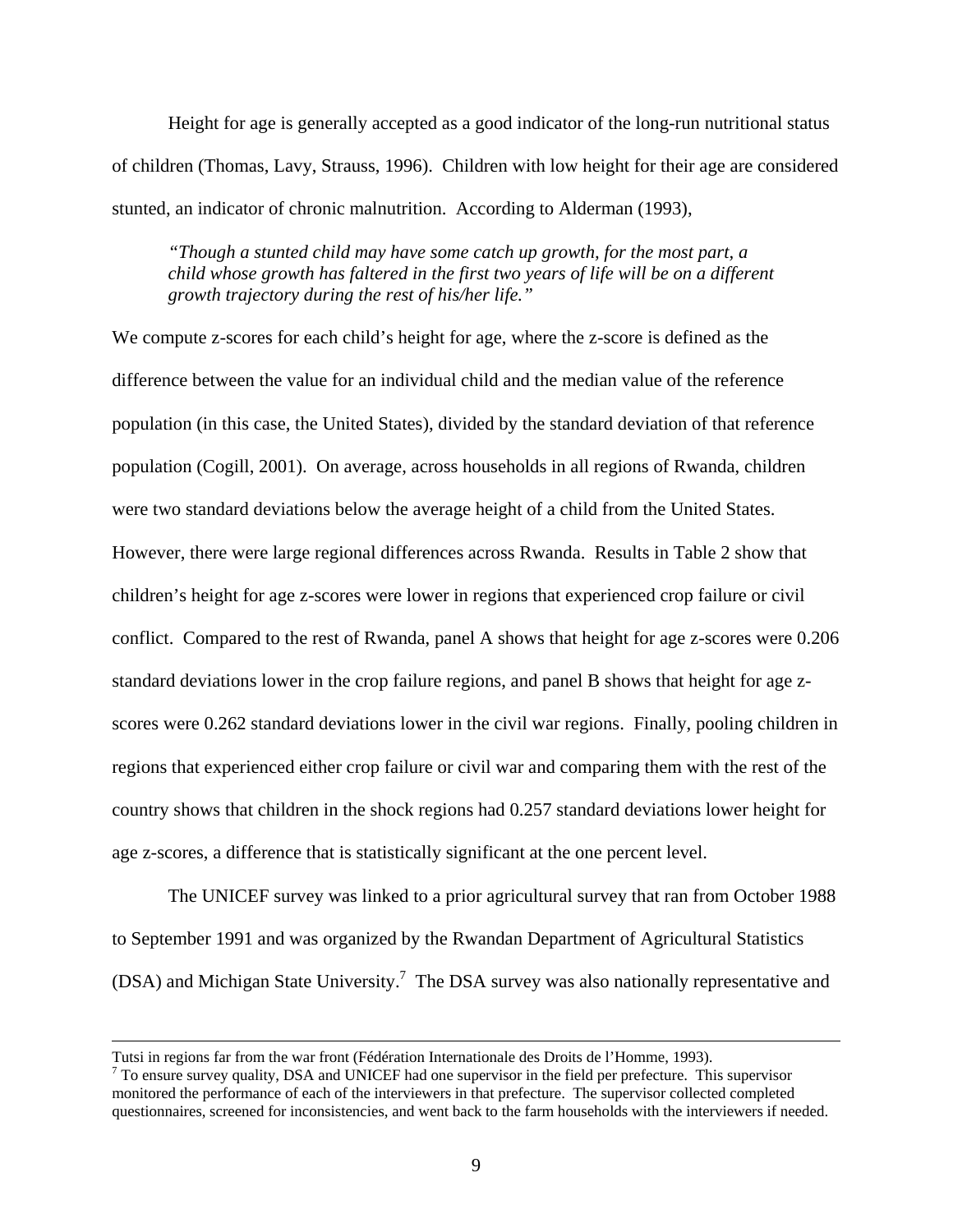collected agricultural and economic data (including household production, land holdings, and labor inputs) from half of the 2,496 rural households (see Clay, 1996 for additional details about the DSA survey).<sup>8</sup> For part of our analysis, we use the agricultural DSA survey to isolate the causal mechanism driving the crop failure results seen with the UNICEF data. We examine household level production shocks and their impact on children's height for age z-scores, but given the smaller sampling frame (1248 households) and the three-year window of household production information, we can only examine 473 children under age five.

#### *2.4 Ethnicity*

 $\overline{a}$ 

Two important points concerning ethnicity in the Rwandan context should be mentioned. First, although Tutsi account for 10 to 15 percent of the Rwandan population, in the northern civil-waraffected provinces, they account for less than three percent. Given the civil war was confined to the north in the period under investigation, we do not expect ethnicity to be a factor influencing our results for the civil war shock.

Second, although Tutsi account for 15 to 20 percent of the population in the southern crop failure provinces, Austin's (1996) review of the literature did not find evidence of

The office staff made frequent field visits to see how the questionnaires were understood and completed. Data were checked again in the office, both visually for each questionnaire and with the help of data cleaning programs. 8 There are two caveats on how representative our findings are using the UNICEF data. First, because of the DSA survey's focus on agriculture, households who did not own or cultivate land (mostly young wage laborers no longer living with their parents) were excluded from the sample. Given that these households generally are poorer than average, this may lead to an underestimate of the true effect of poverty on child health. Second, since the UNICEF survey was linked to the prior DSA survey, which was panel data, we are concerned with possible attrition in the DSA sample. All households that were in the DSA agricultural survey as of 1990 are in the UNICEF sample. The main concern is households that were in the DSA sample in October 1988 but dropped out before the 1990 survey. Of all households who were interviewed during the first round of the DSA survey (from October 1988 to March 1989), 96.8 percent of them were still in the sample in 1990. In the crop failure region, only 14 out of 256 households (5.4 percent) dropped out, while in the civil war region, 3 out of 239 households (1.3 percent) dropped out. We did not find any significant differences in observable characteristics between the 17 dropped households and the remaining households in the crop failure and civil war regions. Given the low overall attrition rate and the lack of observable differences, we believe the UNICEF data are representative of the Rwandan population.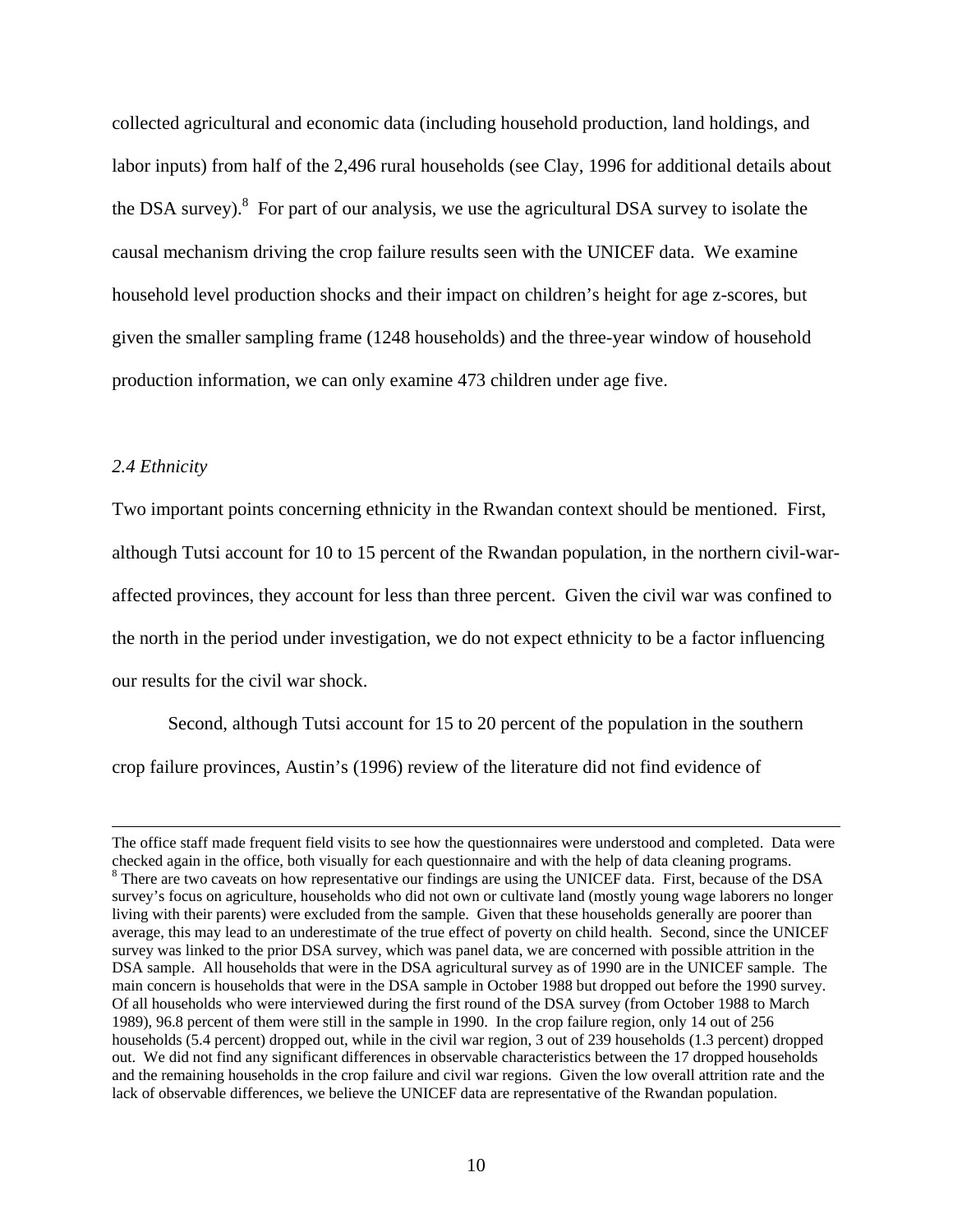inequality between the Hutu and Tutsi ethnic groups. Similarly, Verwimp (2005) did not find systematic differences between the two ethnic groups in income per adult equivalent, land size, or livestock holdings in several southern provinces. In 1990, there existed no exclusively Hutu or Tutsi villages in Rwanda, both lived as neighbors and were dispersed across the territory of the southern provinces. Thus, we have no a priori reason to believe or expect that Hutu children would be differentially affected by crop failure compared to Tutsi children. In fact, part of the political economy of Rwanda under the Second Republic is that the southern region as a whole, Hutu as well as Tutsi, were disfavored by the government, whose leaders came from the north of Rwanda (Prunier, 1995). This is also the main reason why the government did not deliver aid to the population affected by the crop failure. Further, as neither the UNICEF nor the DSA survey registered the ethnic affiliation of the children, we are unable to test potential ethnic differences.

#### **3. Empirical Identification Strategy**

To measure the causal impact of economic shocks on children's health, we exploit two sources of variation. The first is district-wide variation in which regions experienced the different types of shocks. As discussed in Section 2.2 above, Gikongoro and parts of Butare province in southern Rwanda experienced severe crop failure in 1988. However, other regions of the country remained unaffected. Likewise, beginning in October 1990, the rebel army under the command of the RPF attacked Rwanda from Uganda and occupied part of the northern region of the country. In the time-frame of the survey, the civil conflict was confined to the northern provinces. The second source of variation is by birth cohort and measures the child's potential exposure to the shock. Children born before the shock will be impacted differently than children born afterwards.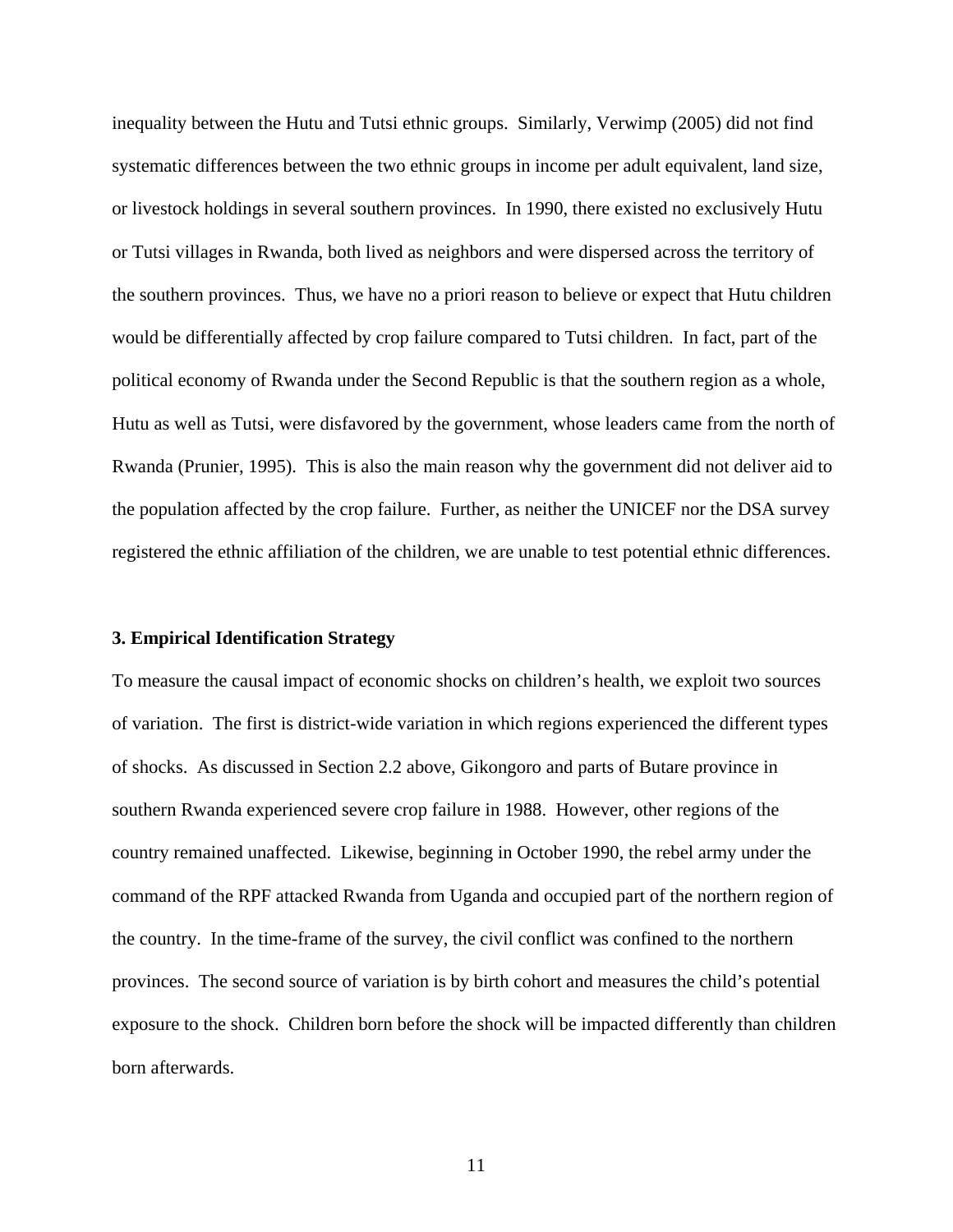The identification strategy can be illustrated using a two-by-two difference-in-differences table. Panel A of Table 3 shows average height for age z-scores for children born before and after the crop failure in affected and unaffected regions. The cross-sectional results show that children born prior to October 1988 in the crop failure region exhibited better height for age zscores than children in the rest of the country (a difference of 0.220 standard deviations, although it is not statistically significant). However, in the crop failure region, children born after October 1988 have worse average height for age z-scores than children born before the crop failure and children in the rest of the country. In the crop failure region, relative to children born before October 1988, average height for age falls 0.068 standard deviations. This is in stark contrast to the rest of the country, which experienced an improvement in children's heights of 0.619 standard deviations. Calculating the difference-in-differences estimator shows that children born after 1988 in the crop failure region have 0.687 standard deviations lower height for age z-scores compared to children in the rest of the country, a result that is significant at the one percent level. The difference-in-differences result can be interpreted as the impact of the crop failure on children's height for age z-scores under the assumption that, without the crop failure, children in the crop failure region born after October 1988 would have experienced the same change in average height for age z-scores as children in the rest of the country.

The results in Panel B of Table 3 analyzing the impact of armed conflict are not as significant as the crop failure results, although controlling for province and birth cohort fixed effects in the regressions in Table 5 yields significant results. Children born in the civil war region prior to the conflict have worse height for age z-scores on average than children in the rest of the country (0.223 standard deviations lower). Children from the civil war region born after the war started in October 1990 have improved height for age z-scores but they do not improve

12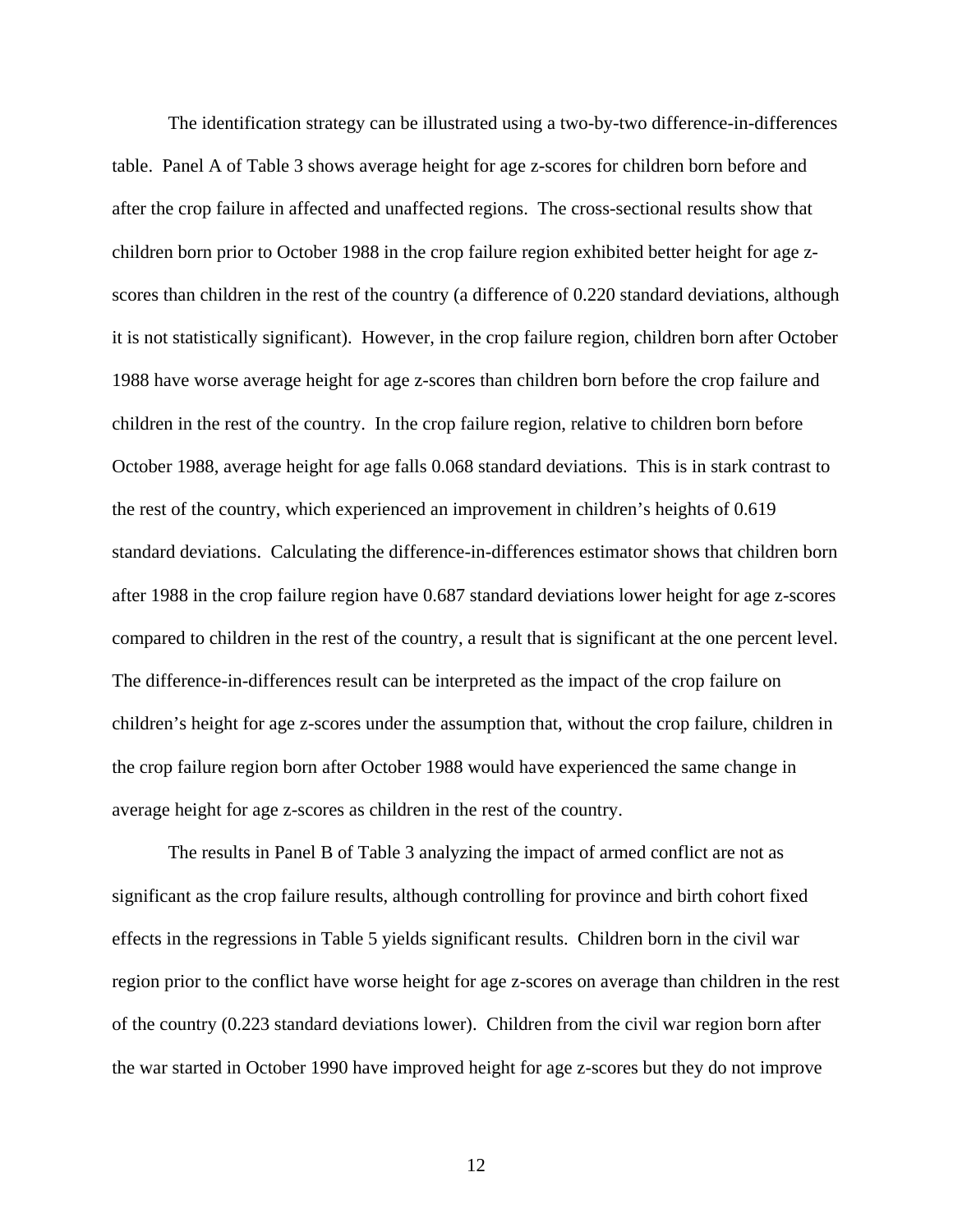as much as children born after October 1990 in the rest of the country. The difference-indifferences result indicates that children born after October 1990 in the civil war region have 0.393 standard deviations lower height for age z-scores than children in the rest of the country.

To further explore these preliminary results, in Table 4, we examine whether the impact of crop failure depends on the child's gender. Panel A shows the results for the 855 boys in the sample and Panel B presents the results for the 919 girls. Boys and girls born after October 1988 in the rest of the country experience similar improvements in average height for age z-scores with an increase of 0.579 standard deviations for boys and 0.658 standard deviations for girls. However, the gender difference in the crop failure region is stark. In the crop failure region, boys born after the crop failure have a slightly improved height for age z-score (0.176 standard deviations higher), whereas comparable girls have much worse health status. These girls have a height for age z-score that is 0.286 standard deviations lower than girls born before the crop failure in the same region. The difference-in-differences estimate shows that the impact of the crop failure for girls is a 0.944 standard deviation reduction in height for age z-scores and the result is significant at the one percent level.

#### **4. Empirical Results**

#### *4.1 Effect of Crop Failure and Civil War Shocks*

While the difference-in-differences results are revealing and informative, they do not incorporate all available information. To address this issue, we estimate a province and birth cohort fixed effects regression which is comparable to the difference-in-differences estimator. In the simplest specification (additional child and maternal controls are added later), we estimate the following regression: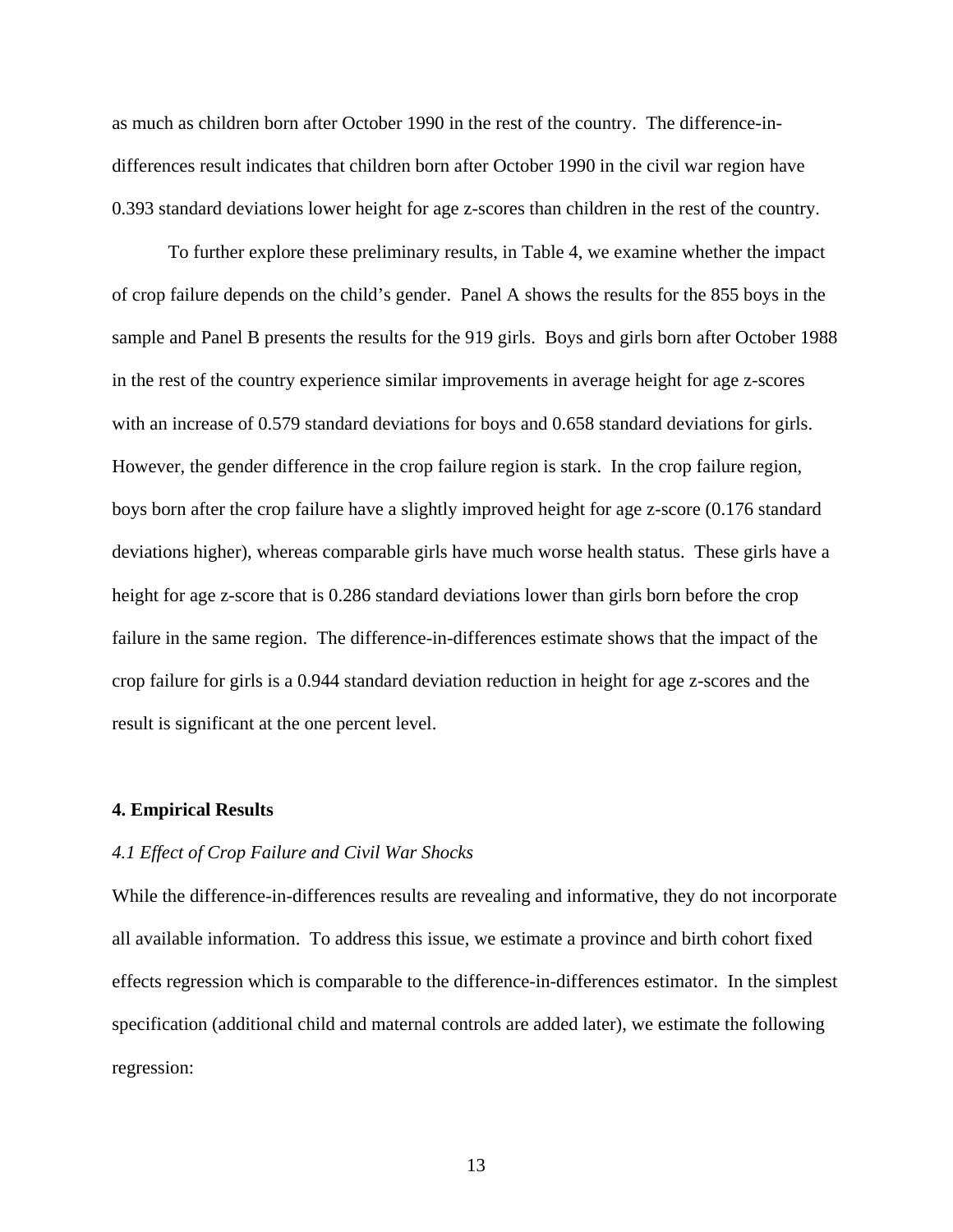$$
HAZ_{ijt} = \alpha_j + \beta_l (ShockRegion_j * BornAfter Shock_t) + \delta_t + \varepsilon_{ijt}
$$
 (1)

where  $HAZ_{ijt}$  is the height for age z-score for child *i* in region *j* who was born in time period *t*,  $\alpha_j$ are the region fixed effects,  $\delta_t$  are the cohort of birth (year and month) fixed effects, *ShockRegion <sub>i</sub>* \* *BornAfterShock t* indicates children born in a region that experienced a crop failure or civil war after the economic shock occurred, and *εijt* is a random, idiosyncratic error term. The coefficient  $\beta_l$  measures the impact of crop failure or civil conflict on children's health status for children born after the shock in regions experiencing these events. Identification of the impact comes from comparing children born before and after the shock occurred and from comparing regions impacted by the shock to the rest of Rwanda.

In Table 5, we present results from estimating variations of equation 1. All regressions include province and birth cohort controls. In column 1, we combine the two types of shocks into a single variable indicating children born in periods after a shock occurred in those regions that experienced either a crop failure (southern region) or a civil conflict (northern region). Results show that children impacted by the shock have 0.390 standard deviations lower height for age z-scores and the result is significant at the five percent level. Column 2 uses a shock variable that only measures whether children were exposed to civil war (similar to Panel B in Table 3). Children born after the civil war affected their region have 0.623 standard deviations lower height for age z-scores, a reduction that is statistically significant at the five percent level. However, in column 3, we do not find a significant impact of the crop failure shock on children's health. Children born in the southern regions after the crop failure experience 0.285 standard deviations lower height for age but the coefficient does not significantly differ from zero.

In all regressions, we included controls measuring characteristics about the mother and these variables all have the expected sign. Healthier mothers, as measured by a woman's body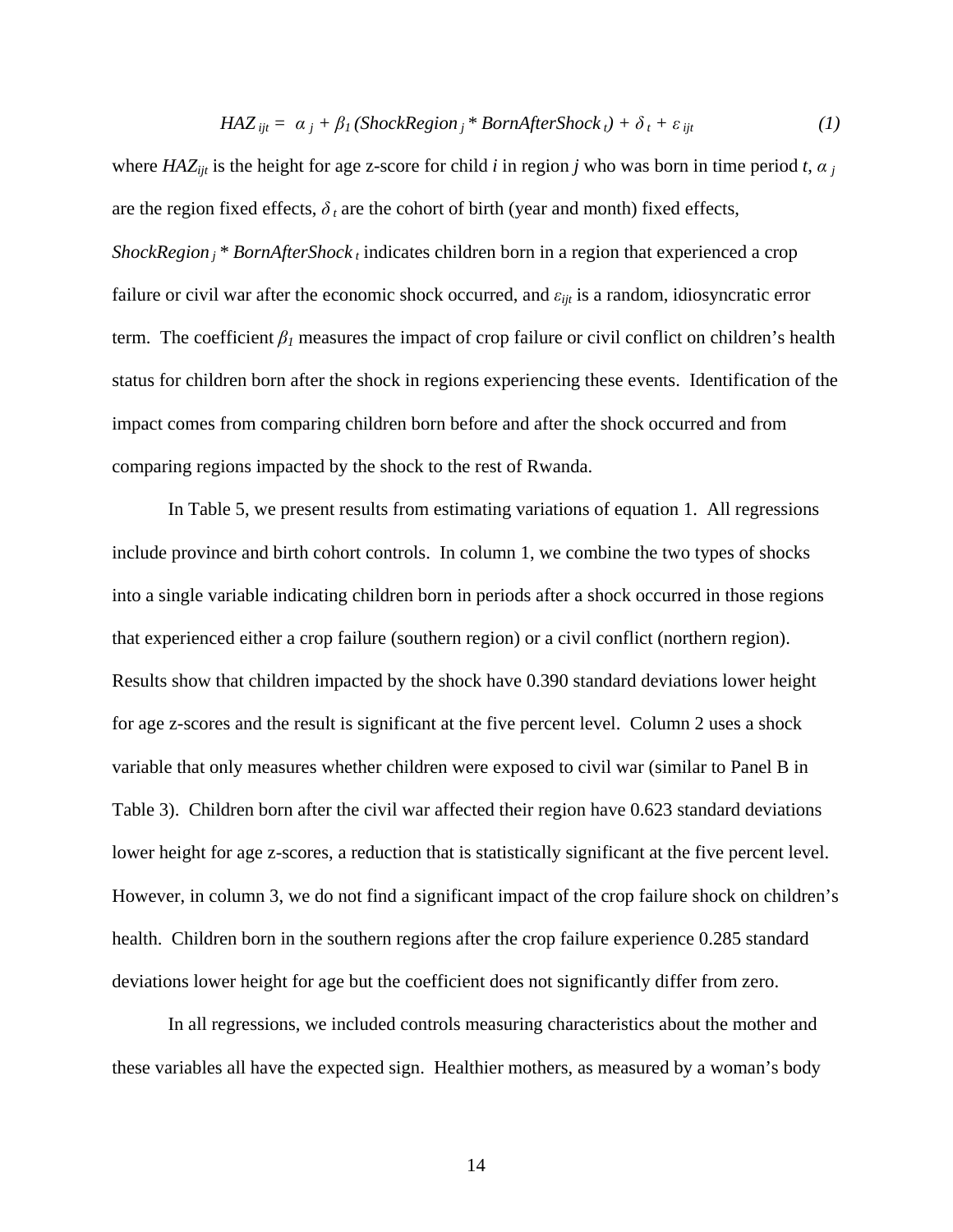mass index, have children with better height for age z-scores. A child whose mother received prenatal care has an increase of 0.336 standard deviations in their height for age z-score, while mothers who are literate have children who are 0.145 standard deviations higher in terms of height for age z-scores. These three coefficients are all significant at the five percent level. In addition, a mother who is married (as opposed to being divorced, widowed, separated, or never married) is correlated with children having 0.216 standard deviations higher height for age zscores, and a mother who gives birth when she is not a teenager has children having higher height for age z-scores.

Although we find a large negative impact of the civil war, the results in Table 6 indicate that not all children experience this shock equally. Girls are much more susceptible to the negative impacts of these shocks than boys. The combined shock measure of crop failure and civil war shocks shows that girls experience 0.723 standard deviations lower height for age zscores (column 2). Columns 3 to 6 present the results for boys and girls for each shock separately. Boys born after the civil war shock were 0.352 standard deviations worse in height for age z-scores but the coefficient is not significantly different from zero. However, girls born after the shock experienced 0.813 standard deviations lower height for age z-scores and the coefficient is significant at the 10 percent level. Results for the crop failure shock (in columns 5 and 6) indicate that only girls are negatively impacted and the coefficient is significant at the five percent level.

We extend this analysis to examine how wealth might mitigate the negative impacts of these shocks on children's health. As owning livestock in this context is both an asset and a sign of wealth, we measure wealth in terms of tropical livestock units (TLU) owned by the household

15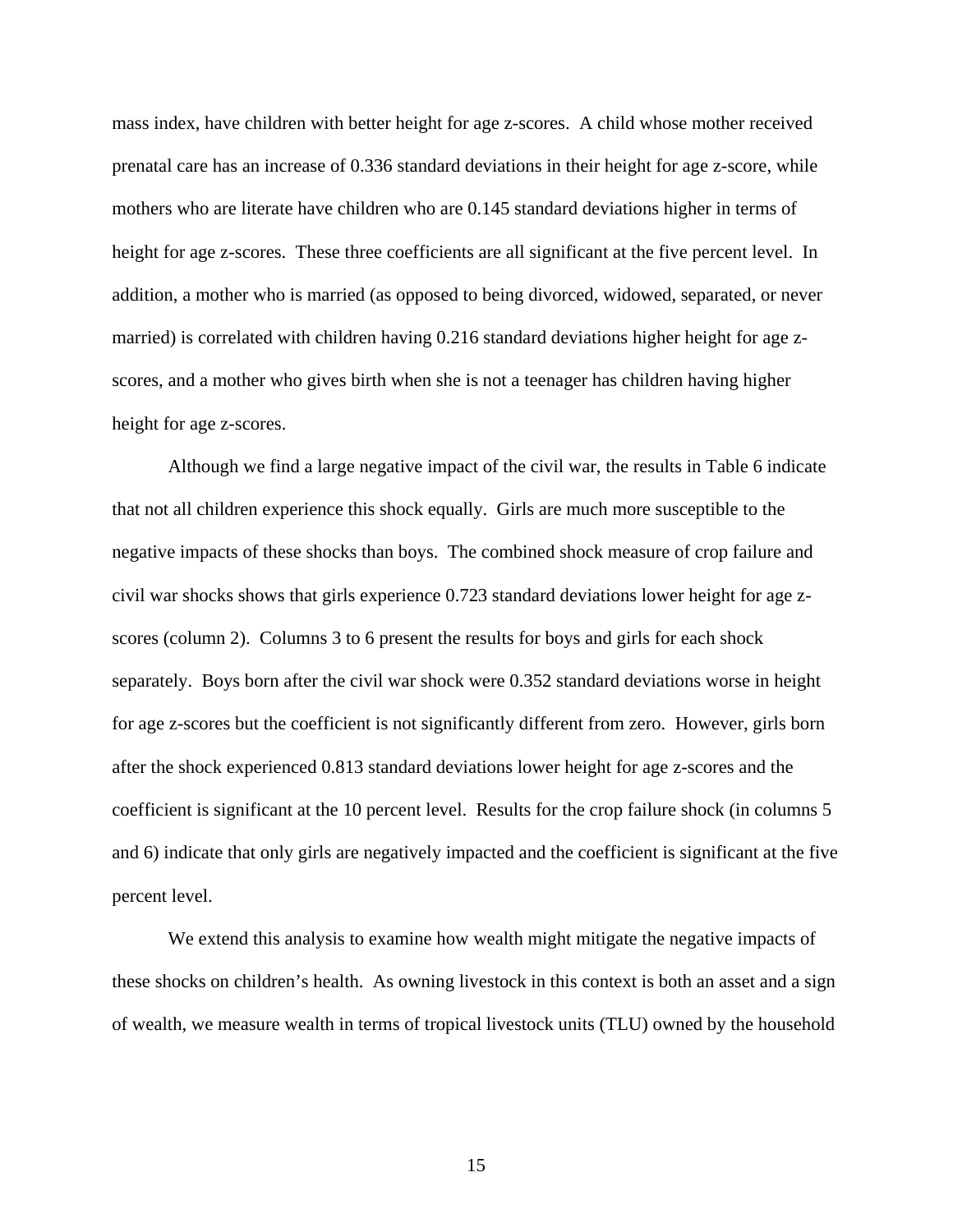and cattle ownership.<sup>9</sup> For the first measure, households owning less than or equal to one tropical livestock unit, which is a cumulative measure of the number of cattle, pigs, sheep, and goats, are considered to be poor and 77.4 percent of households are classified this way. For the second measure, households owning less than or equal to one cow are considered poor and this represents 87.8 percent of all households.

In Table 7, column 1, the coefficient on the variable that combines crop failure and civil war indicates that poor households are less able to protect their children from these shocks, exhibiting 0.441 or 0.375 standard deviations lower height for age z-scores using the two different wealth measures respectively. However, this negative impact is borne entirely by girls in poor households who experience 0.929 or 0.751 standard deviations lower height for age zscores depending on the wealth measure, and both coefficients are statistically significant at the one percent level (column 3). For rich households, there does not appear to be any significant impact of the combined shock measure. When we restrict the shock measure to civil war, we find a negative impact for rich and poor households, but the coefficients are not statistically significant. In the context of the civil war in northern Rwanda, (the absence of) wealth is not the decisive element in the protection of children from the impact of the war. Notably, this is not the case for crop failure as girls from poor households bear the brunt of the crop failure shock.

In Figures 2 to 4, we extend the regression analysis to examine the nonparametric relationship between height for age z-scores and children's birth cohort. We estimate a kernelweighted local polynomial regression of height for age z-score on birth cohort using an Epanechnikov kernel. Figure 2 compares children in the crop failure regions with children in the rest of the country. We observe that after October 1988, there is a significant drop in height for

 $\overline{a}$ 

<sup>&</sup>lt;sup>9</sup> The conversion from different types of livestock to Tropical Livestock Units is calculated as follows: 1 cow = 1 tlu; 1 pig=  $0.25$  tlu; 1 sheep =  $0.17$  tlu; and 1 goat= $0.17$  tlu.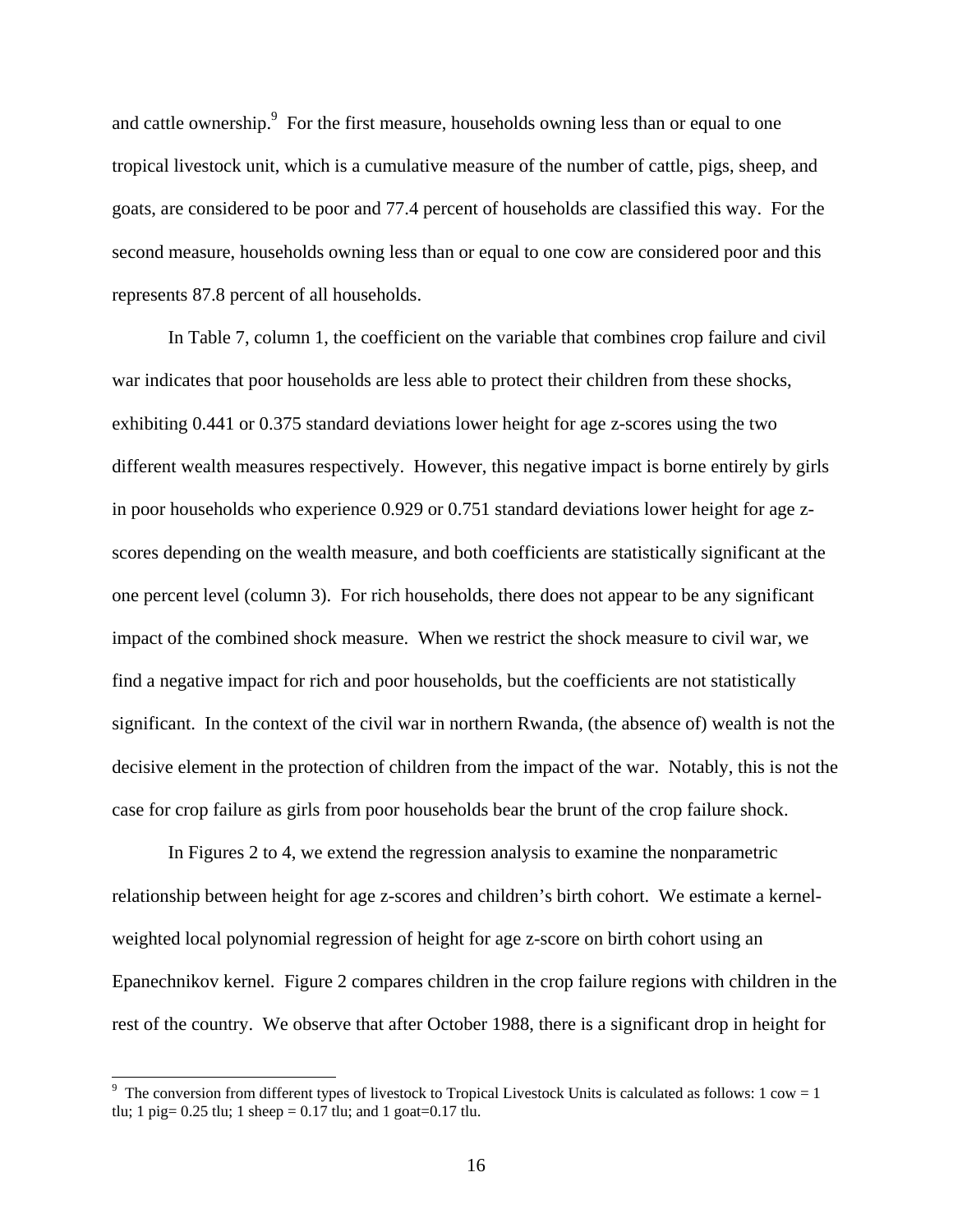age z-scores among children in the crop failure region. However, the impact of the shock is short lived, only affecting children born between October 1988 and July 1989. Figures 3 and 4 distinguish these results by gender, confirming that girls bore the brunt of the crop failure shock. In the crop failure region, girls born between October 1988 and July 1989 experience the lowest height for age z-scores, worse than other girls in the same birth cohort born in the rest of the country. Their height for age z-scores are also lower than boys in the same birth cohort born in the same region and in the rest of the country. A second crop failure in the subsequent agricultural year (beginning October 1989) negatively impacted boys more than girls.

#### *4.2 Robustness Tests: Household Production and Rainfall Shocks*

 $\overline{a}$ 

To this point in the analysis, we have relied on regional-level measures of the shock variables that were derived from the reports produced at the time of these crises by various nongovernmental organizations or by academic authors. In this section, agricultural production and rainfall data provide us with alternative measures to analyze the impact of the crop failure shock.<sup>10</sup> We first use the DSA agricultural survey, which was administered to a subset of the UNICEF households, and which contains household-level production information for October 1988 to September 1991. Using this production information, we can estimate the direct impact of a production shock experienced at the time of birth by a child's household on the child's health. Since the production data only cover three years, we exclude children born outside the three year time interval. Of the 921 children under age five in the DSA households, there were 534 born between October 1988 and September 1991. An additional 61 children could not be

 $10$  To our knowledge, no household level measures of the impact of the civil war in the north of Rwanda in the 1990 to 1991 period exist that are sufficiently disaggregated (i.e. number of casualties, property damaged) and cover the entire region.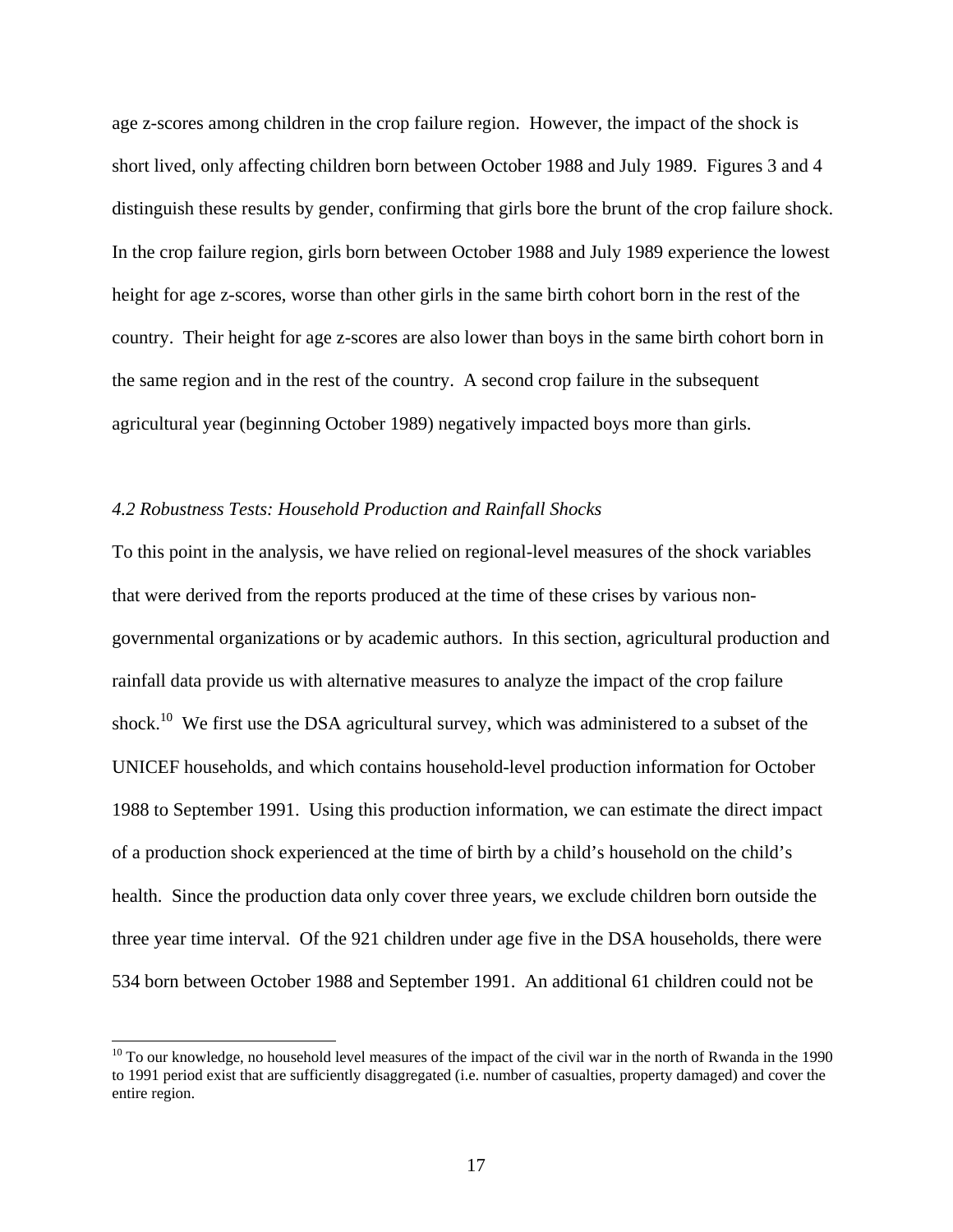included in the regressions due to missing data on household production in the year of the child's birth. The smaller sample of households in the DSA survey, the reduced number of birth cohorts to examine, and missing production data for some households reduce the sample of children we can use in the regressions to 473 children. This smaller, but still nationally representative sample of children provides insight into the mechanism driving the earlier crop failure results.

Second, we use rainfall data collected by Rwandan Meteorological Service. These data are available on a monthly basis for each province up to 1991, but collection stopped in four provinces at the start of the civil war. Collection was uninterrupted in the area affected by crop failure. In the regressions using rainfall data, we lose 151 children born in 1991 in the four provinces that stopped collecting rainfall data.

In Table 8, we present the robustness tests. We define the household production shock as the difference between the value of farm output during the year the child is born and the three year average of farm output. A positive value for this variable indicates production in the year of the child's birth is higher than the three year average production (i.e. a positive production shock). Results in column 1 indicate that households that experienced positive production shocks at the time a child was born have children with better height for age z-scores (measured several years after the shock), and the coefficient is significant at the ten percent level.

In column 2, we estimate a reduced form specification using dummy variables for the rain shock—large negative, normal (somewhat negative or somewhat positive) and large positive—we find that child health improves when the rainfall shock is average or very positive.<sup>11</sup> Compared to a large negative rainfall shock, children born in years experiencing

 $\overline{a}$ 

 $11$  We use the deviation of annual rainfall from the historical long-run province average as our shock measure. Approximately half of the children experience rainfall shocks categorized as normal and approximately a quarter experience large negative or large positive rainfall shocks, respectively.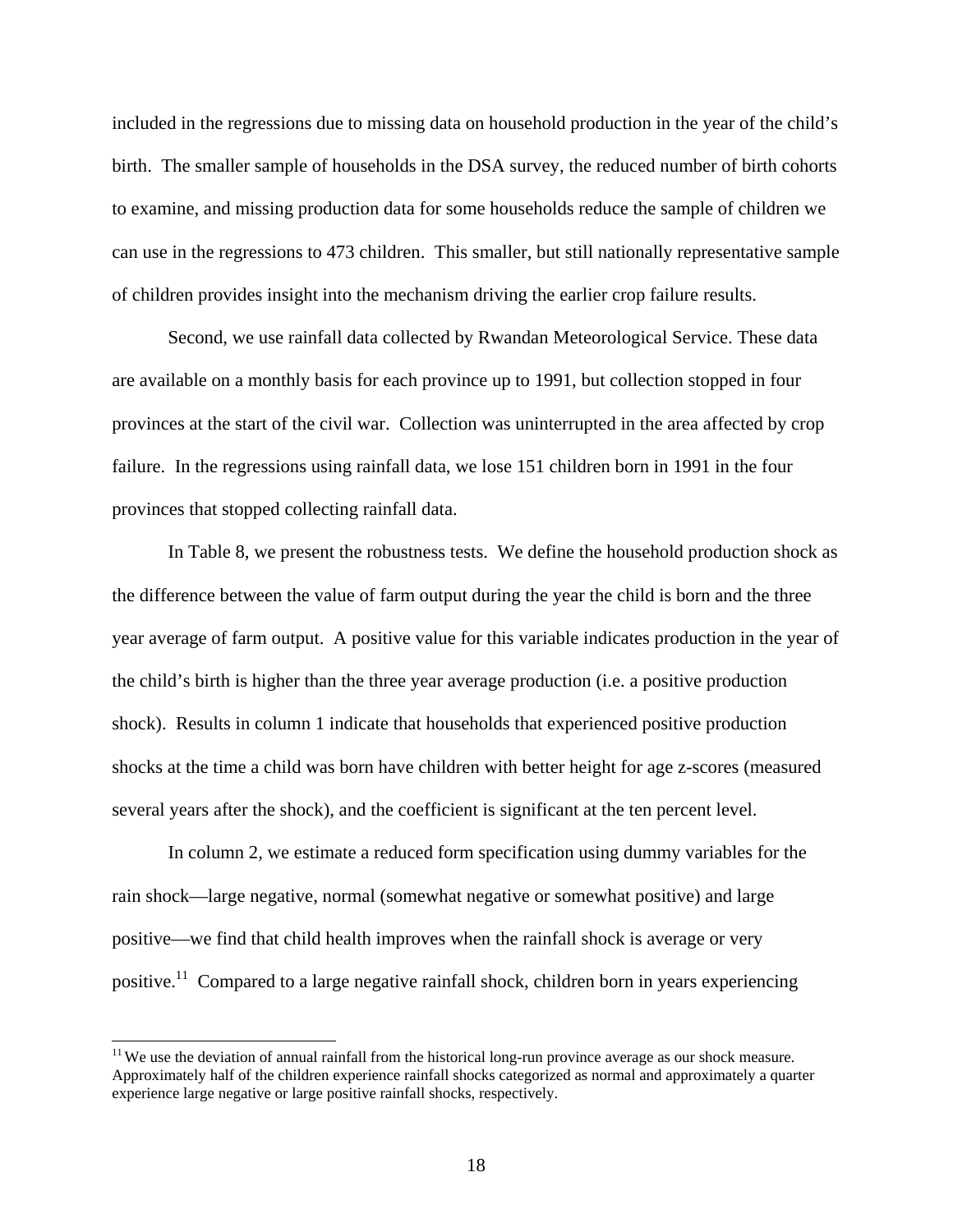normal rainfall exhibit 0.293 standard deviations higher height for age z-scores (significant at the five percent level) and children born in years with large positive rainfall shocks show 0.491 standard deviations higher height for age z-scores (significant at the one percent level). Column 3 presents the result of an instrumental variables specification were we use the rainfall shocks as an instrument for our crop failure shock variable. The result further strengthens our previous findings. Variation in rainfall is the exogenous shock explaining crop failure which in turn affects child health.

#### **5. Conclusion**

An extensive literature in labor and development economics finds that economic shocks around the time of birth generally have significant negative long-run impacts on adult welfare outcomes. In this paper, by focusing on the short-run impact of these shocks, we try to understand the mechanism by which shocks at birth impact future adult outcomes. We specifically focus on the height for age of children under five years old and find that these economic shocks have lasting impacts several years after the event. Using nationally representative household survey data collected in January 1992 in Rwanda (prior to the 1994 genocide), we exploit variation in the timing and location of localized crop failure and civil conflict across regions of the country and variation in the birth cohort of children who are exposed to the shock. This exogenous variation allows us to measure the causal impact of the shocks these children experience at birth on their height several years later. We find that rural households in areas affected by either crop failure or civil conflict are unable to protect their offspring from the impact of these shocks. Girls are particularly vulnerable in regions that experience crop failure, with girls in poor households bearing the brunt of the impact. We find no evidence of a negative impact of crop failure on the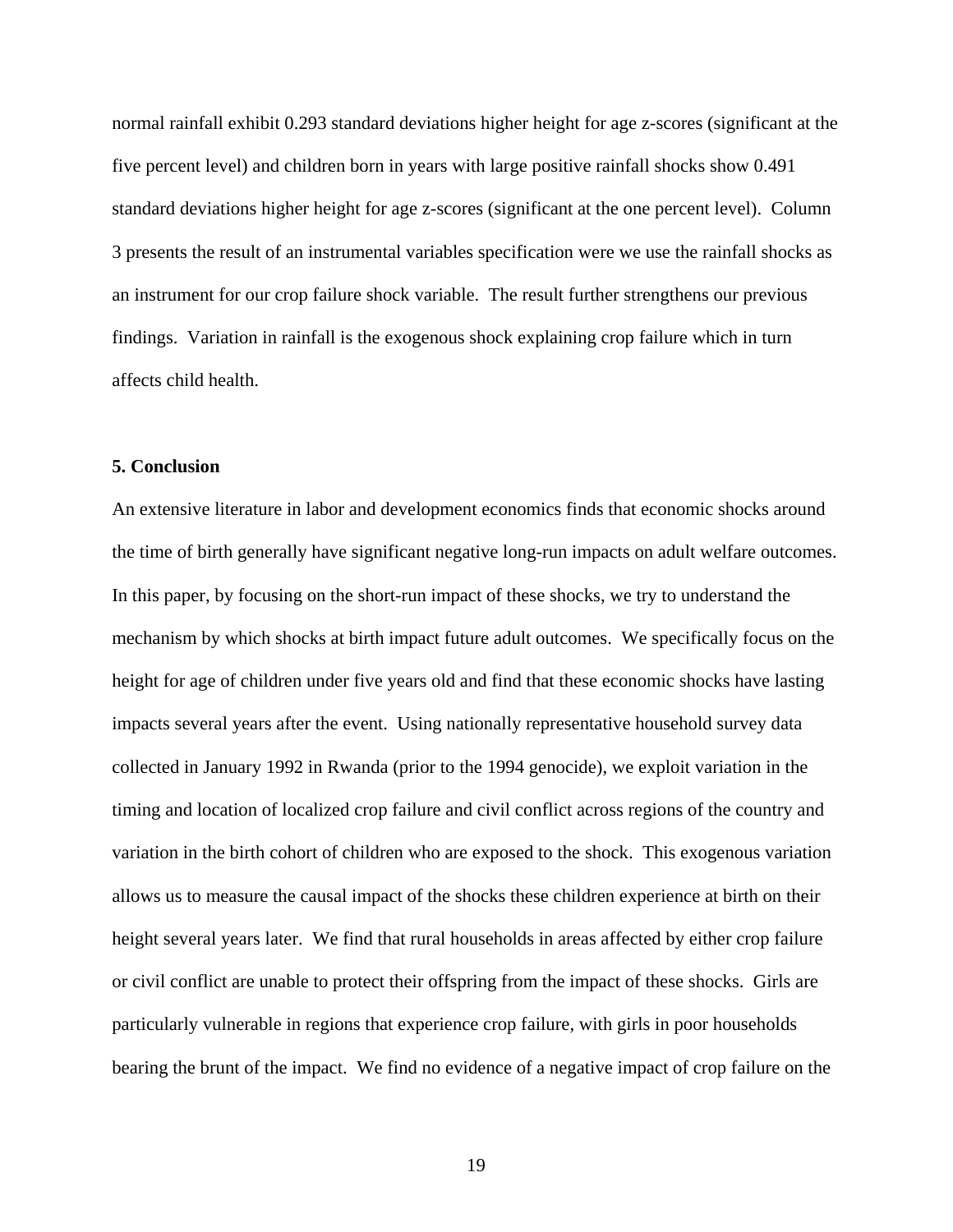health status of boys or children in rich households. However, all children exposed to the civil war shock are negatively impacted, although the estimates for boys and by poverty levels are not precisely measured.

We test the robustness of the crop failure results using two alternative measures. First, using alternative survey data on household level agricultural production for a sub-sample of these households, we confirm that positive crop production shocks improve a child's height for age z-score. Second, we use the deviation of rainfall from the long-run province average to show that positive rainfall shocks are correlated with improved height for age z-scores. We also use an instrumental variables approach to demonstrate the causal mechanism running from rainfall shocks to crop failure to child health. The findings are robust to these alternative specifications.

These results have direct policy implications as they indicate the importance of a quick response to economic crises on the part of governments and non-governmental organizations. Children, in particular girls, are at risk of a worsened health status only a few years after birth due to their household experiencing an economic shock when they were born. Evidence in the literature suggests that a child who has shorter than normal height by age five will not be able to catch-up later in life. The negative shock experienced at birth will likely have long-run consequences for these affected children, leading to worse adult outcomes in terms of health, education, and socioeconomic status. The evidence suggests that helping these children with early interventions may have a larger payoff than the present benefit to only short-run health.

20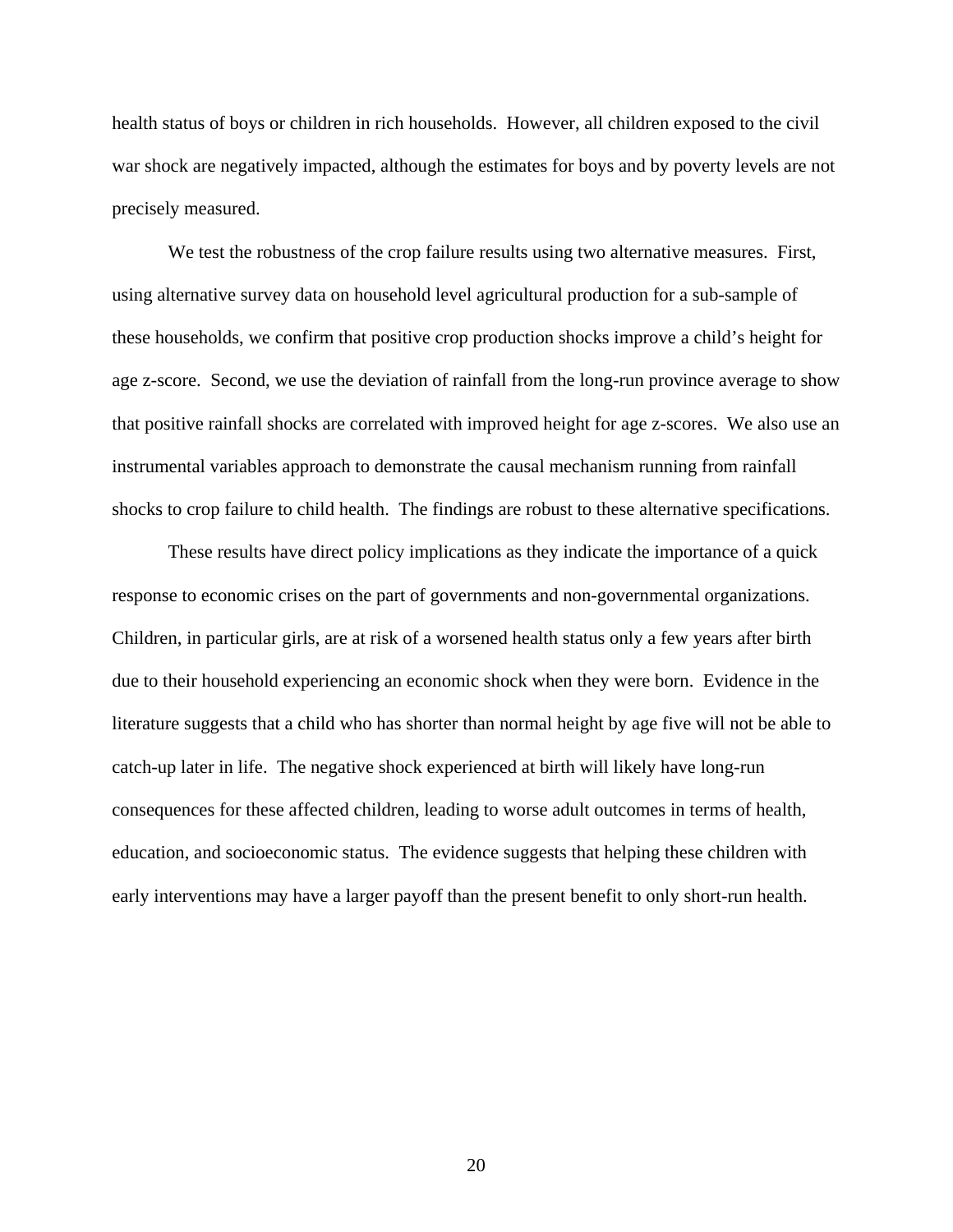#### **References**

- Alderman, H., 1993. New Research on Poverty and Malnutrition: What are the Implications for Policy? In *Including the Poor*, M. Lipton and J. van der Gaag, Editors. The World Bank, Washington DC.
- Alderman, H., and Gertler, P., 1997. Family Resources and Gender Differences in Human Capital Investments: The Demand for Children's Medical Care in Pakistan. In *Intrahousehold Resource Allocation in Developing Countries: Models, Methods and Policy*. L. Haddad, J. Hoddinott and H. Alderman, Editors. Baltimore: The Johns Hopkins University Press.
- Alderman, H., Hoddinott, J., and Kinsey, B., 2004. Long Term Consequences of Early Childhood Malnutrition. Households in Conflict Network Working Paper 9.
- Almond, D., 2006. Is the 1918 Influenza Pandemic Over? Long-Term Effects of *In Utero* Influenza Exposure in the Post-1940 U.S. Population. *Journal of Political Economy*, 114(4), 672-712.
- André, C., and Platteau, J.P., 1998. Land Relations under Unbearable Stress: Rwanda Caught in the Malthusian Trap. *Journal of Economic Behavior and Organization*, 34(1), pp.1-47.
- Austin, G., 1996. The Effects of Government Policy on the Ethnic Distribution of Income and Wealth in Rwanda: A Review of Published Sources. London School of Economics, manuscript.
- Behrman, J.R, 1988. Intrahousehold Allocation of Nutrients in Rural India: Are Boys Favored? Do Parents Exhibit Inequality Aversion? *Oxford Economic Papers*, 40(1), 32-54.
- Bellows, J., and Miguel, E., 2006. War and Institutions: New Evidence from Sierra Leone. *American Economic Review*, 96(2), 394-399.
- Bureau Social Urbain-Caritas, 1990. *Les Retombées de la Famine dans les Préfectures de Butare et de Gikongoro.* Kigali, Rwanda. February, 26 pages.
- Case, A., Lubotsky, D., and Paxson, C., 2002. Economic Status and Health in Childhood: The Origins of the Gradient. *American Economic Review*, 92(5), 1308-1334.
- Clay, D., 1996. Promoting Food Security in Rwanda Through Sustainable Agricultural Productivity: Meeting the Challenges of Population Pressure, Land Degradation and Poverty. International Development Paper No. 17, Michigan State University, Departments of Agricultural Economics and Economics.
- Clay, D., Reardon, T., and Kangasniemi, J., 1998. Sustainable Intensification in the Highland Tropics: Rwandan Farmers' Investments in Land Conservation and Soil Fertility. *Economic Development and Cultural Change*, 46(2), 351-377.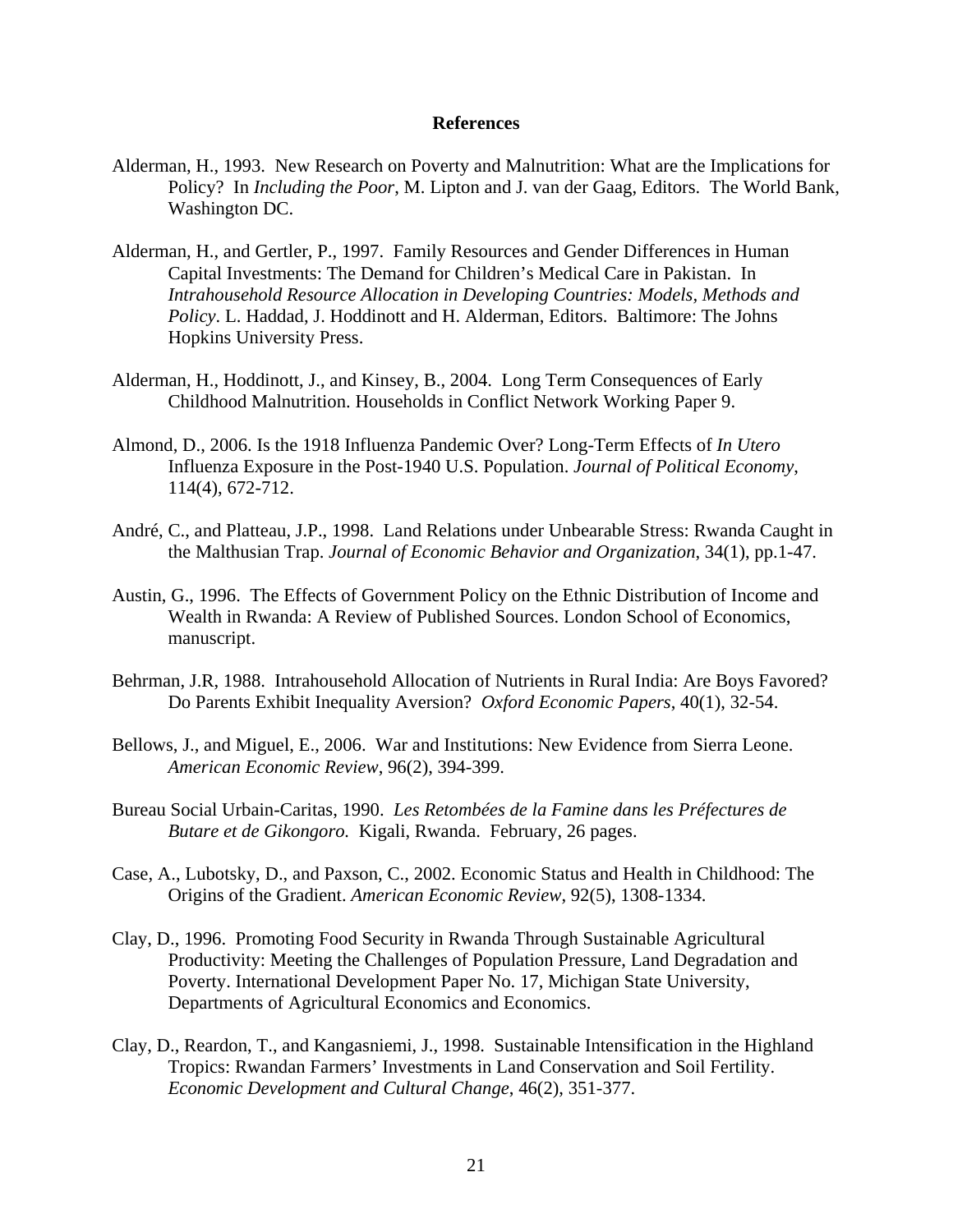- Cogill, B., 2001. Anthropometric Indicators Measurement Guide. Food and Nutrition Technical Assistance, Academy for Educational Development, Washington, D.C.
- Currie, J., and Hyson, R., 1999. Is the Impact of Health Shocks Cushioned by Socioeconomic Status? The Case of Low Birthweight. *American Economic Review*, 89(2), 245-250.
- Dercon, S., and Krishnan, P., 2000. In Sickness and in Health: Risk Sharing Within Households in Rural Ethiopia. *Journal of Political Economy*, 108(4), 688-727.
- Desforges, A., 1999. *Leave None to tell the Story.* Human Rights Watch, New York.
- Fédération Internationale des Droits de l'Homme, 1993. Rapport sur la Commission d'enquête sur les violations des droits de l'Homme au Rwanda depuis le  $1<sup>er</sup>$  Octobre 1990. Paris-New York, Africa Watch.
- Frankenberg, E., Smith, J., and Thomas, D., 2004. Economic Shocks, Wealth and Welfare. *Journal of Human Resources*, 38(2), 280-321.
- Gascon, J.F., 1992. *Pauvreté a Gikongoro, Résultats de l'enquête réalisée auprès des ménages indigents.* Projet de Développent Agricole de Gikongoro, Document de travail, No.156, June, 62 pages.
- Justino, P., 2006. On the Links between Violent Conflict and Chronic Poverty: How Much Do We Really Know? Chronic Poverty Research Centre, University of Manchester, manuscript.
- Justino, P., and Verwimp, P., 2006. Poverty Dynamics, Violent Conflict and Convergence in Rwanda. Households in Conflict Network Working Paper 16.
- Kangasniemi, J., 1998. People and Bananas on Steep Slopes. Agricultural Intensification and Food Security under Demographic Pressure and Environmental Degradation. Doctoral Dissertation, Agricultural Economics Department, Michigan State University.
- Maccini, S., and Yang, D., 2006. Under the Weather: Health, Schooling, and Socioeconomic Consequences of Early-Life Rainfall. University of Michigan, manuscript.
- Miguel, E., Satyanath, S., Sergenti, E., 2004. Economic Shocks and Civil Conflict: An Instrumental Variables Approach. *Journal of Political Economy*, 114(4), 725-753.
- Prunier, G., 1995. Rwanda: History of a Genocide. New York, Columbia Press.
- Recensement Générale de la Population et de l'Habitat en 1991. 1994 Service Nationale de Recensement. Ministère du Plan et de la Coopération, Kigali.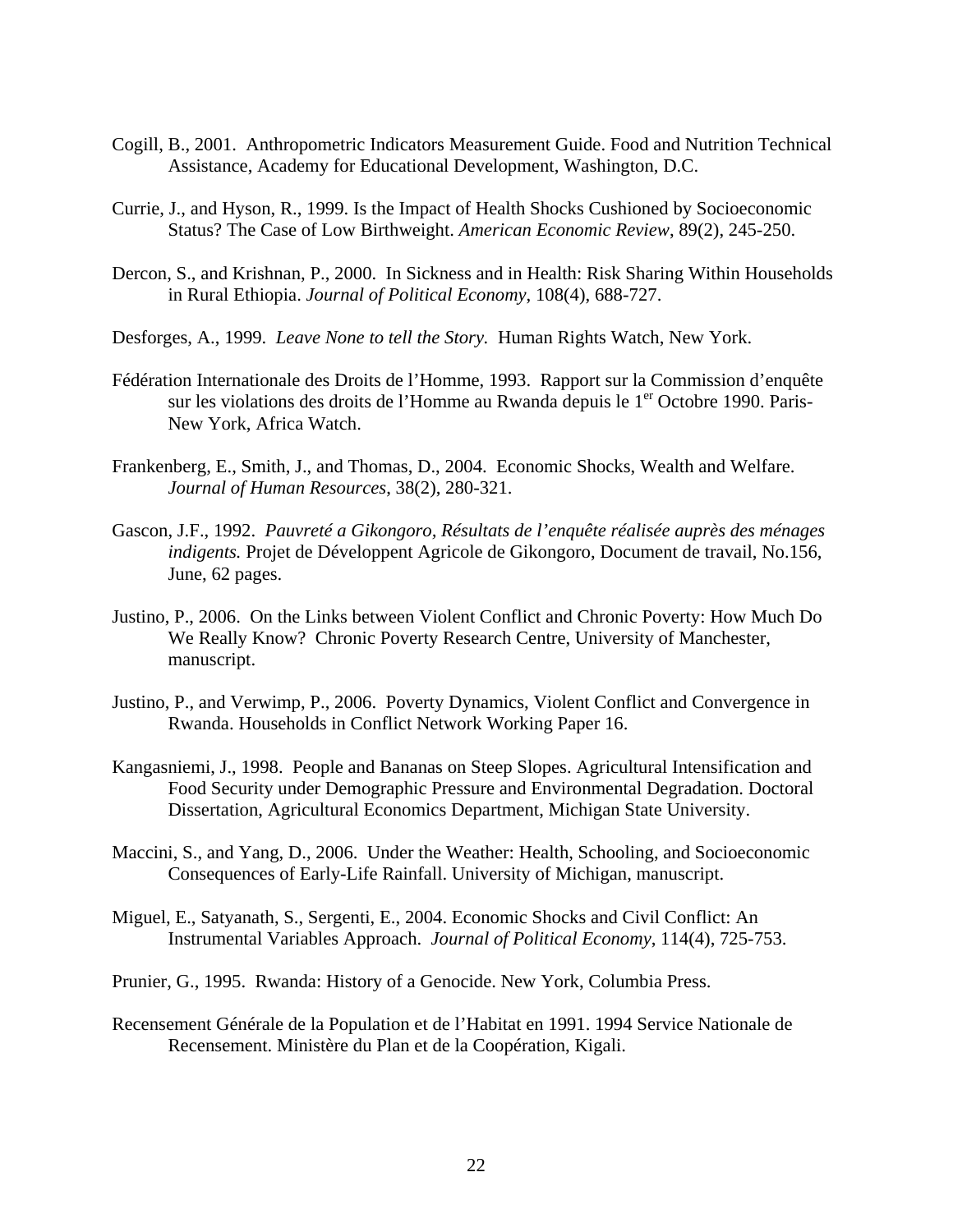- Reyntjens, F., 1994. *L'Afrique des Grands Lacs en Crise, Rwanda et Burundi (1988-1994*). Paris, Karthala.
- Rose, E., 1999. Consumption Smoothing and Excess Female Mortality in Rural India. *Review of Economics and Statistics*, 81(1), 41-49.
- Sibomana, A., 1999. *Hope for Rwanda*, Conversations with Laure Guilbert and Hervé Deguine. Pluto Press, 22 pages.
- Thomas, D., Lavy, V., and Strauss, J., 1996. Public Policy and Anthropometric Outcomes in the Cote D'Ivoire. *Journal of Public Economics*, 61(2), 155-192.
- Twizeyimana, P., and Uwimana, V., 1989. Portrait de la Pénurie Alimentaire Actuelle au Rwanda: Dévoilement d'une Famine Cachée sous la Verdure. CCOAIB. Kigali, Rwanda. November, 43 pages.
- UNICEF, 1992. *Statut Nutritionnel et Sécurité Alimentaire au Rwanda*. *Résultats de l'Enquête Nationale sur la Nutrition et la Sécurité Alimentaire des Enfants de 0 à 5 Ans et Leurs Mères*. Kigali, Rwanda.
- Uvin, P., 1998. *Aiding Violence: The Development Enterprise in Rwanda.* West Hartford, Kumarian Press.
- van den Berg, G., Lindeboom, M., and Portrait, F., 2006. Economic Conditions Early in Life and Individual Mortality. *American Economic Review*, 96 (1), 290-302.
- Verwimp, P., 2005. An Economic Profile of Peasant Perpetrators of Genocide: Micro-level Evidence from Rwanda, *Journal of Development Economics*, 77(2), 297-323.
- Verwimp, P., and van Bavel, J., 2005. Child Survival and Fertility of Refugees in Rwanda after the Genocide. *European Journal of Population*, Special Issue of the Demography of Violent Conflict, 21(2-3), 271-290.
- World Bank, 1998. *Rwanda Poverty update.* Africa Document, annex I.
- Yamauchi, F., 2006. Early Childhood Nutrition, Schooling and Sibling Inequality in a Dynamic Context: Evidence from South Africa. International Food Policy Research Institute, Food Consumption and Nutrition Division, Discussion Paper, Washington DC, January.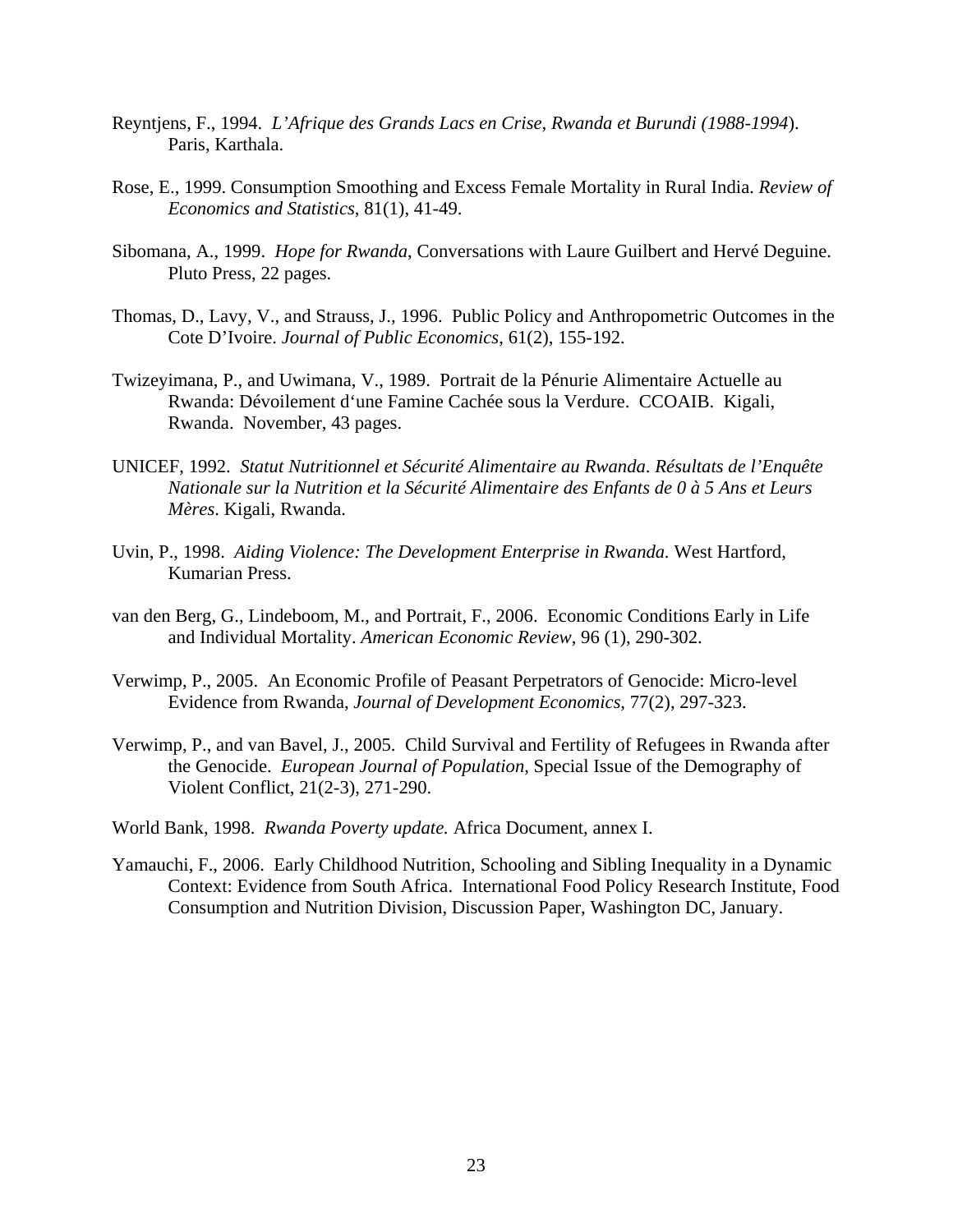

Figure 1: Map of Rwanda Indicating Civil War and Crop Failure Regions

Note: The shaded area in the south which includes Gikongoro prefecture and the part of Butare prefecture bordering Gikongoro was affected by a crop failure which started in October 1988. Information source for this are the NGO reports mentioned on pages 7 and 8. The shaded region in the north, bordering Uganda, was affected by the civil war in the period October 1990 to December 1991. Information source for this is Reyntjens (1994). We remark that the latter area expanded in the 1992-1994 period as the RPF troops advanced their positions in Byumba prefecture. That advance however took place after the collection of the UNICEF data which we use in our study.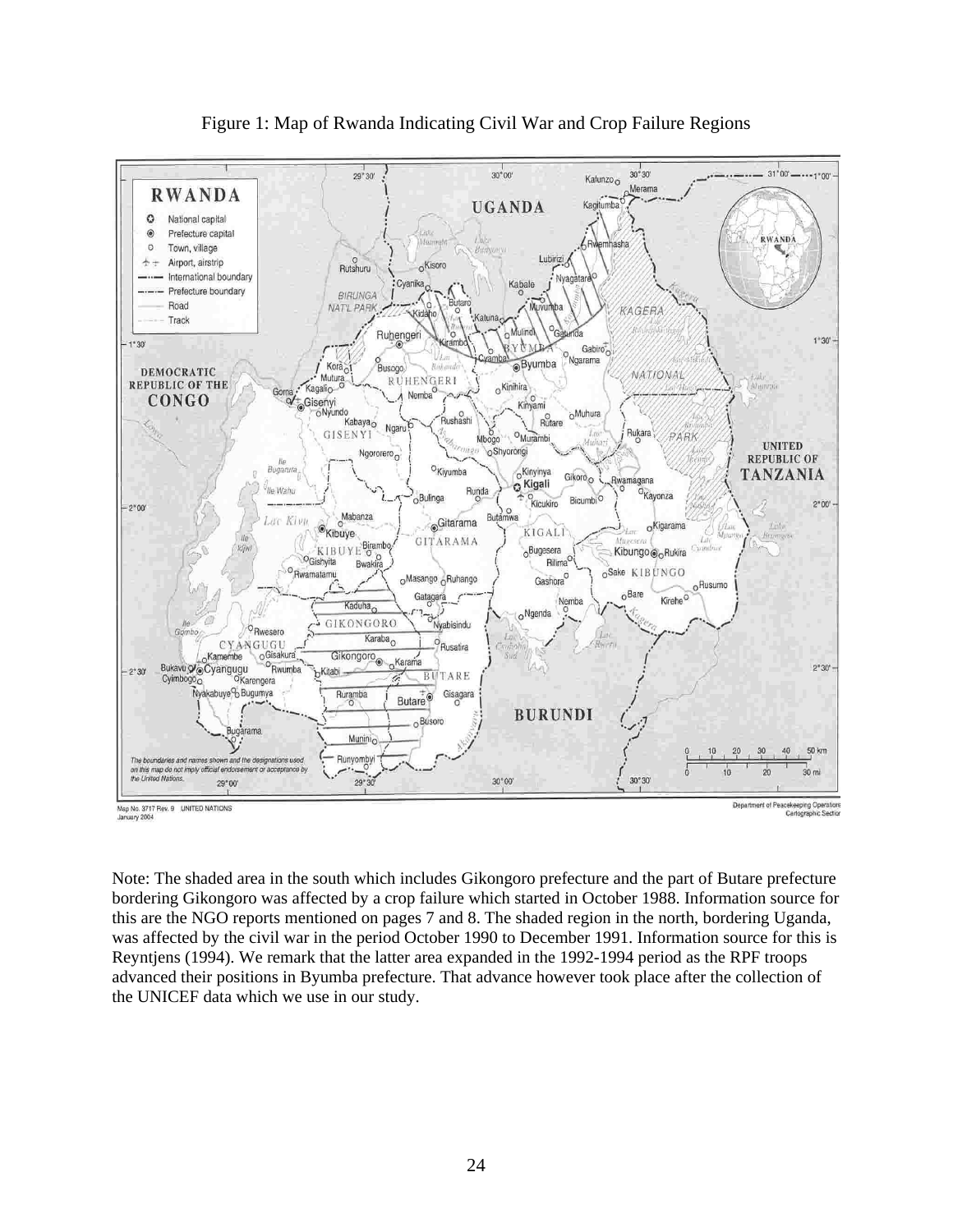

Figure 2: Height for Age Z-Scores By Region and Birth Cohort

Notes: Kernel-weighted local polynomial regression (using Epanechnikov kernel) of height for age zscore on birth cohort. Vertical line drawn at October 1988, start of crop failure in crop failure regions. Data source: Survey conducted by UNICEF, the Rwandan Department of Agricultural Statistics, and Michigan State University.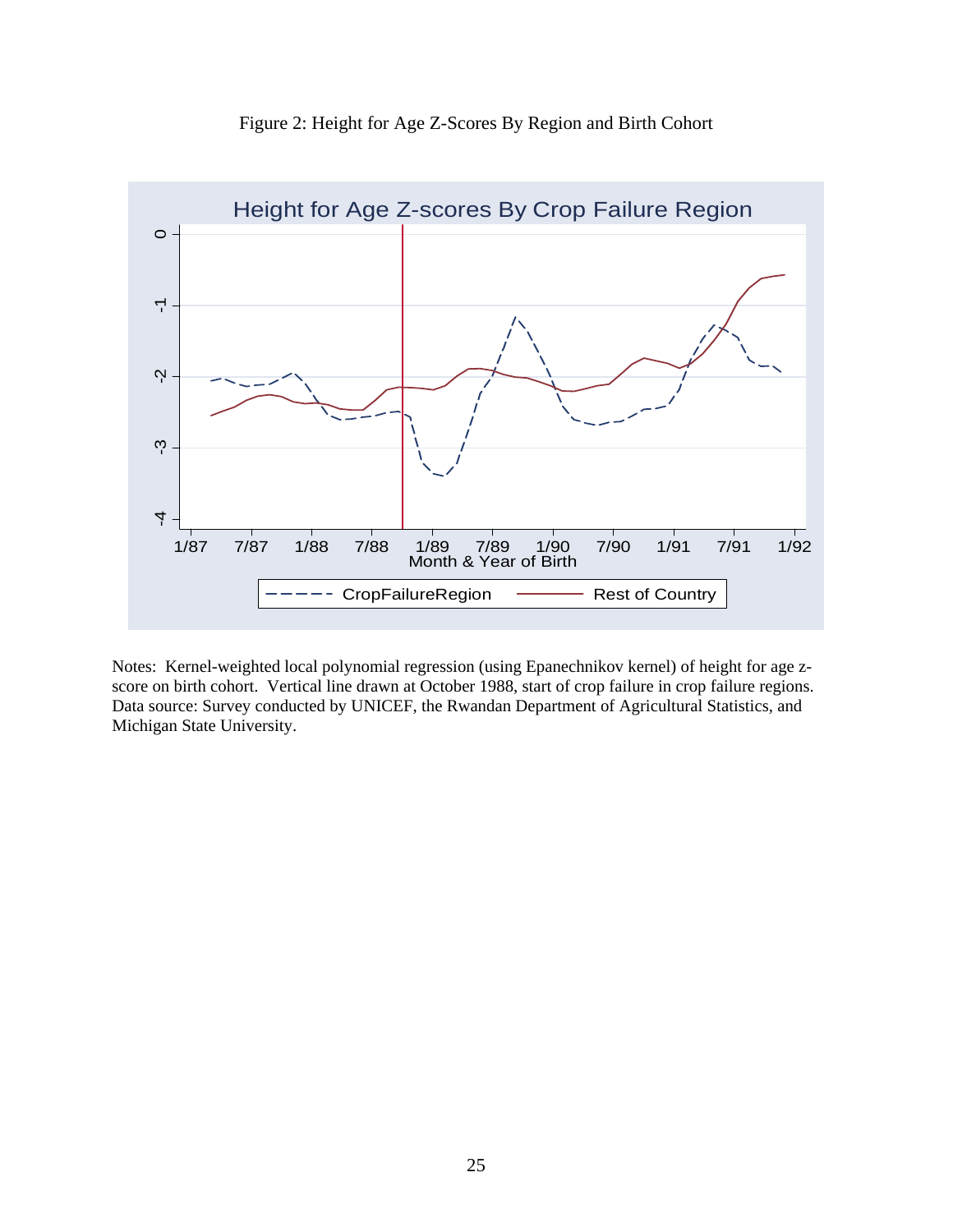



Notes: Kernel-weighted local polynomial regression (using Epanechnikov kernel) of height for age zscore on birth cohort. Vertical line drawn at October 1988, start of crop failure in crop failure regions. Data source: Survey conducted by UNICEF, the Rwandan Department of Agricultural Statistics, and Michigan State University.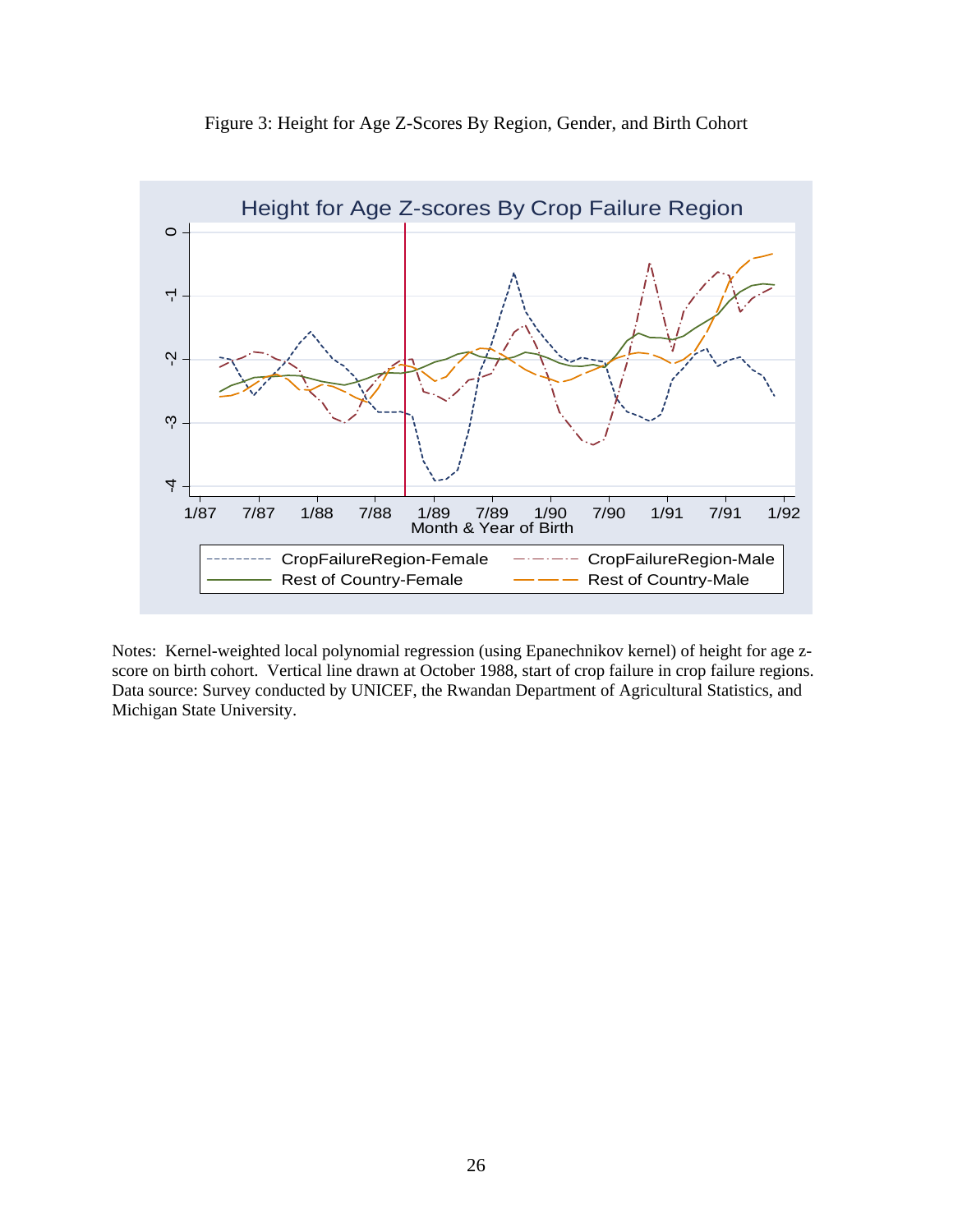

Figure 4: Height for Age Z-Scores By Region, Gender, and Birth Cohort



Notes: Kernel-weighted local polynomial regression (using Epanechnikov kernel) of height for age zscore on birth cohort. Vertical line drawn at October 1988, start of crop failure in crop failure regions. Data source: Survey conducted by UNICEF, the Rwandan Department of Agricultural Statistics, and Michigan State University.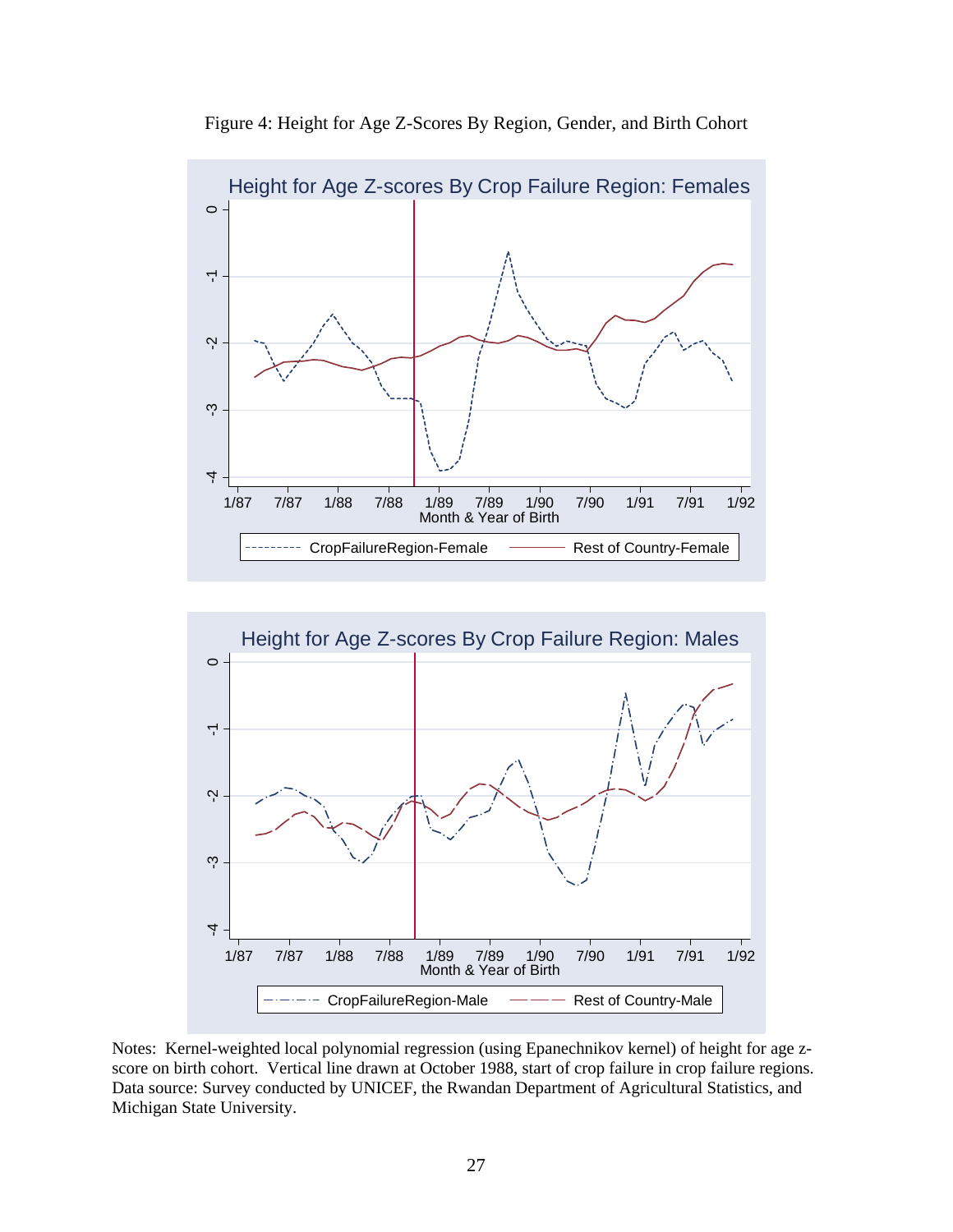| Province      | <b>Average Land Size</b> | Value of                | Altitude | <b>Historical Rainfall</b> |
|---------------|--------------------------|-------------------------|----------|----------------------------|
|               | per Household            | Production <sup>a</sup> | (meters) | Average 1960-              |
|               | (hectares)               |                         |          | 1987 (in mm/year)          |
|               |                          |                         |          |                            |
| <b>Butare</b> | 0.81                     | 36000                   | 1660     | 1217                       |
| Buymba        | 1.01                     | 45700                   | 1888     | 1271                       |
| Cyangugu      | 0.66                     | 32200                   | 1917     | 1559                       |
| Gikongoro     | 0.89                     | 21400                   | 1917     | 1436                       |
| Gisenyi       | 0.45                     | 33000                   | 1946     | 1263                       |
| Gitarama      | 0.92                     | 50000                   | 1630     | 1136                       |
| Kibungo       | 1.35                     | 65500                   | 1469     | 1019                       |
| Kibuye        | 1.16                     | 25700                   | 2100     | 1311                       |
| Kigali        | 0.95                     | 67500                   | 1581     | 1088                       |
| Ruhengeri     | 0.79                     | 45200                   | 2115     | 1276                       |
|               |                          |                         |          |                            |
| Rural Rwanda  | 0.89                     | 44300                   | 1802     | 1258                       |

Table 1: Overview of Regional Differences in Rwanda

Notes: Crop failure occurred in certain districts in Gikongoro and Butare provinces in October 1988. Civil conflicts occurred in certain districts in Byumba and Ruhengeri provinces starting in October 1990. Data source: Survey conducted by UNICEF, the Rwandan Department of Agricultural Statistics and Michigan State University. Rainfall and altitude information collected by Rwandan Meteorological Service.

<sup>a</sup> Average value of household crop production from 1989 to 1991 in Rwandan Francs.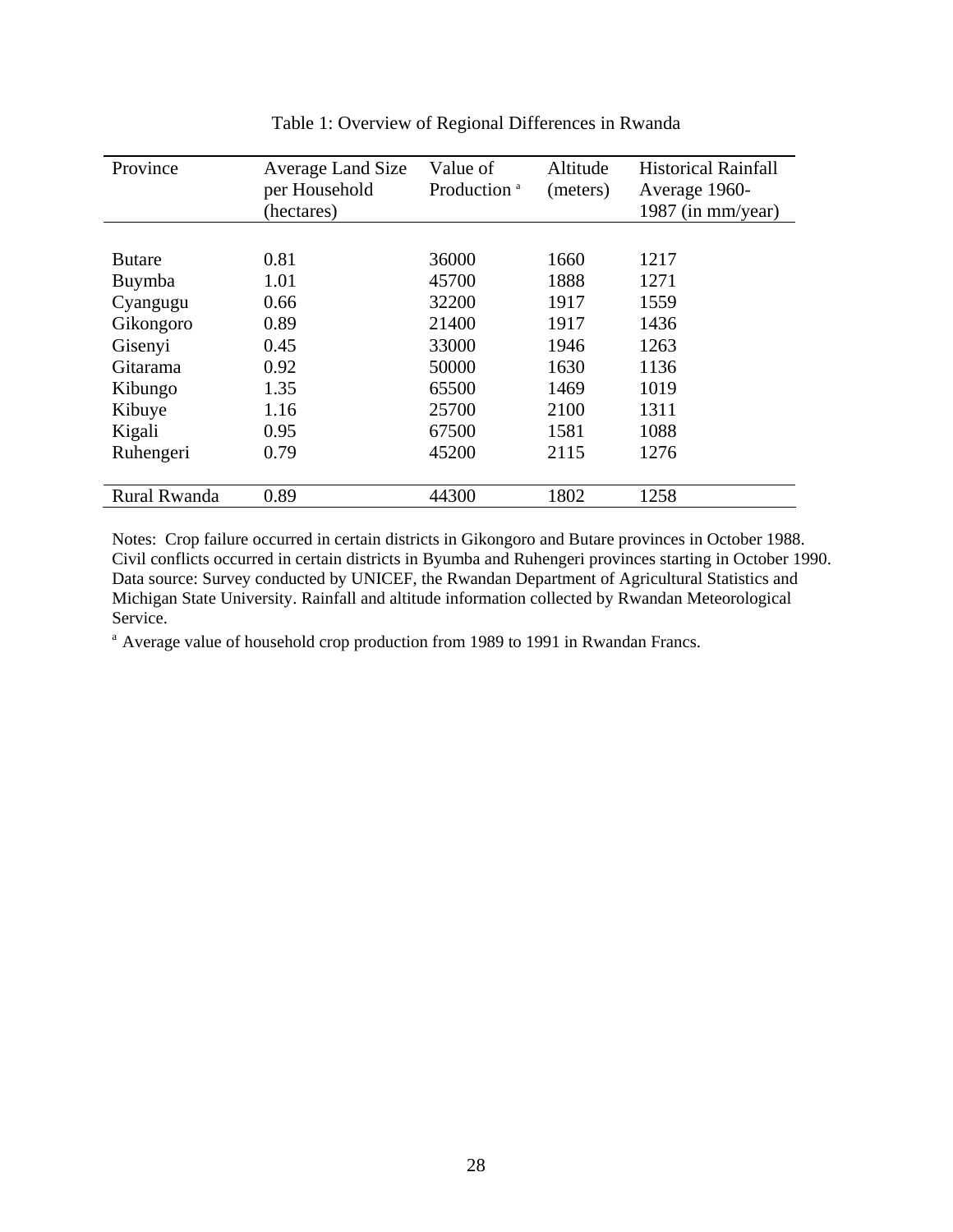| Panel A:                       |             |              |          |             |
|--------------------------------|-------------|--------------|----------|-------------|
|                                | All Regions | Crop Failure | Rest of  | Difference  |
|                                |             | Region       | Country  |             |
|                                | (1)         | (2)          | (3)      | $(2)-(3)$   |
| Average Height for Age Z-score | $-2.016$    | $-2.197$     | $-1.991$ | $-0.206*$   |
|                                | [0.038]     | [0.141]      | [0.039]  | [0.118]     |
| Number of children             | 1774        | 216          | 1558     |             |
|                                |             |              |          |             |
|                                |             |              |          |             |
| Panel B:                       |             |              |          |             |
|                                | All Regions | Civil War    | Rest of  | Difference  |
|                                |             | Region       | Country  |             |
|                                | (1)         | (2)          | (3)      | $(2)-(3)$   |
| Average Height for Age Z-score | $-2.016$    | $-2.257$     | $-1.995$ | $-0.262*$   |
|                                | [0.038]     | [0.102]      | [0.041]  | [0.139]     |
| Number of children             | 1774        | 146          | 1628     |             |
|                                |             |              |          |             |
|                                |             |              |          |             |
| Panel C:                       |             |              |          |             |
|                                | All Regions | Crop Failure | Rest of  | Difference  |
|                                |             | & Civil War  | Country  |             |
|                                |             | Regions      |          |             |
|                                | (1)         | (2)          | (3)      | $(2)-(3)$   |
| Average Height for Age Z-score | $-2.016$    | $-2.221$     | $-1.964$ | $-0.257***$ |
|                                | [0.038]     | [0.094]      | [0.042]  | [0.095]     |
| Number of children             | 1774        | 362          | 1412     |             |
|                                |             |              |          |             |
|                                |             |              |          |             |

Table 2: Summary Statistics Examining Regions Affected by Civil War and Crop Failure

Notes: Standard errors in brackets. \* significant at 10%; \*\* significant at 5%; \*\*\* significant at 1%. Crop failure region denotes districts in Gikongoro and Butare provinces, while civil war region denotes districts in Byumba and Ruhengeri provinces. Additional details on the geographic coding of these variables are provided in the paper. Data source: Survey conducted by UNICEF, the Rwandan Department of Agricultural Statistics and Michigan State University.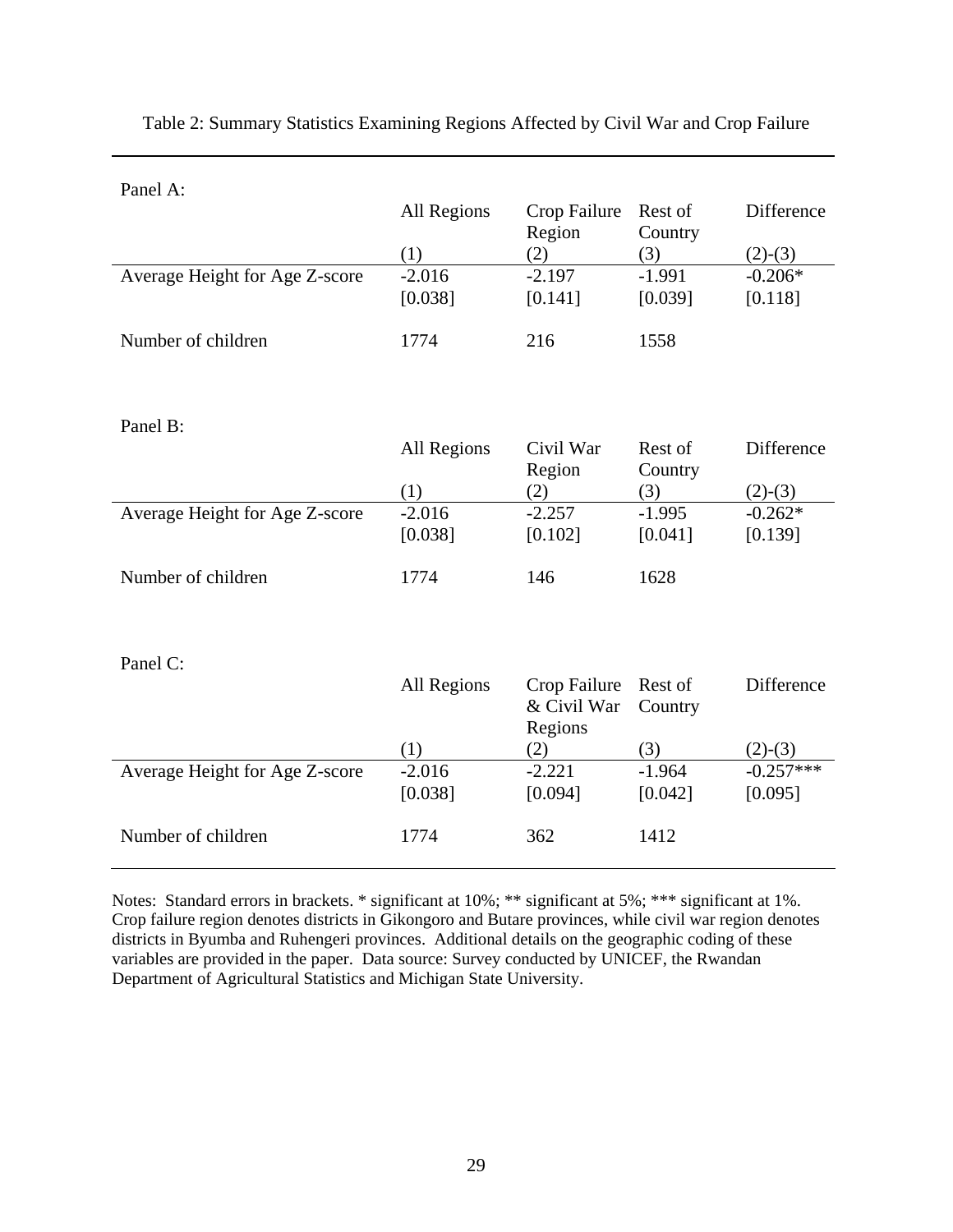| Panel A:                       |              |            |             |
|--------------------------------|--------------|------------|-------------|
|                                | Crop Failure | Rest of    | Difference  |
|                                | Region       | Country    |             |
|                                | $(n=216)$    | $(n=1558)$ |             |
| Born Before Crop Failure Shock | $-2.158$     | $-2.378$   | 0.220       |
|                                | [0.217]      | [0.059]    | [0.179]     |
|                                |              |            |             |
| Born After Crop Failure Shock  | $-2.226$     | $-1.759$   | $-0.467$    |
|                                | [0.204]      | [0.054]    | [0.161]     |
|                                |              |            |             |
| Difference                     | $-0.068$     | 0.619      | $-0.687***$ |
|                                | [0.287]      | [0.084]    | [0.235]     |
|                                |              |            |             |
|                                |              |            |             |
|                                |              |            |             |
| Panel B:                       |              |            |             |
|                                | Civil War    | Rest of    | Difference  |
|                                | Region       | Country    |             |
|                                | $(n=146)$    | $(n=1628)$ |             |
| Born Before Civil War          | $-2.411$     | $-2.188$   | $-0.223$    |
|                                | [0.112]      | [0.043]    | [0.152]     |
|                                |              |            |             |
| Born After Civil War           | $-1.683$     | $-1.067$   | $-0.616$    |
|                                | [0.233]      | [0.114]    | [0.362]     |
|                                |              |            |             |
| Difference                     | 0.728        | 1.121      | $-0.393$    |
|                                | [0.242]      | [0.103]    | [0.333]     |
|                                |              |            |             |

Table 3: Difference in Differences Comparing Height for Age Z-Scores for Children Born Before and After the Crop Failure (Panel A) and Children Born Before and After the Civil War (Panel B)

Notes: Standard errors in brackets. \* significant at 10%; \*\* significant at 5%; \*\*\* significant at 1%. Crop failure region denotes districts in Gikongoro and Butare provinces and the crop failure shock occurred in October 1988. Civil war region denote districts in Byumba and Ruhengeri provinces and civil conflict started in October 1990. Data source: Survey conducted by UNICEF, the Rwandan Department of Agricultural Statistics and Michigan State University.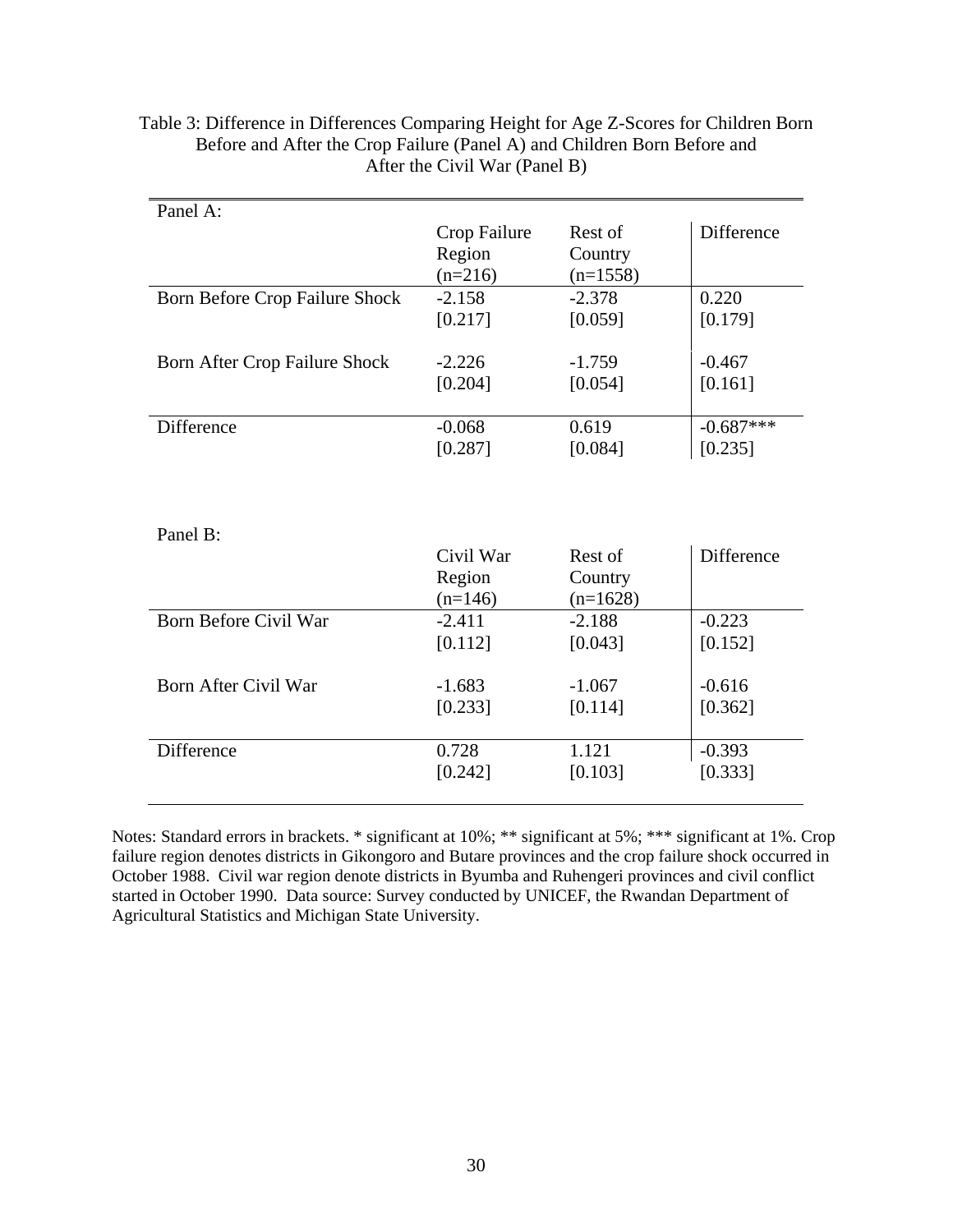| Panel A: Boys $(n=855)$               |                                     |                                 |                   |
|---------------------------------------|-------------------------------------|---------------------------------|-------------------|
|                                       | Crop Failure<br>Region<br>$(n=106)$ | Rest of<br>Country<br>$(n=749)$ | Difference        |
| <b>Born Before Crop Failure Shock</b> | $-2.205$                            | $-2.381$                        | 0.176             |
|                                       | [0.282]                             | [0.090]                         | [0.248]           |
| Born After Crop Failure Shock         | $-2.029$                            | $-1.802$                        | $-0.227$          |
|                                       | [0.282]                             | [0.077]                         | [0.238]           |
| Difference                            | 0.176                               | 0.579                           | $-0.403$          |
|                                       | [0.388]                             | [0.123]                         | [0.336]           |
| Panel B: Girls $(n=919)$              |                                     |                                 |                   |
|                                       | Crop Failure<br>Region<br>$(n=110)$ | Rest of<br>Country<br>$(n=809)$ | <b>Difference</b> |
| Born Before Crop Failure Shock        | $-2.103$                            | $-2.376$                        | 0.273             |
|                                       | [0.336]                             | [0.089]                         | [0.260]           |
| Born After Crop Failure Shock         | $-2.389$                            | $-1.718$                        | $-0.671$          |
|                                       | [0.291]                             | [0.077]                         | [0.220]           |
| Difference                            | $-0.286$                            | 0.658                           | $-0.944***$       |
|                                       | [0.427]                             | [0.114]                         | [0.331]           |

Table 4: Difference in Differences Comparing Height for Age Z-Scores for Boys (Panel A) and Girls (Panel B) Born Before and After the Crop Failure

Notes: Standard errors in brackets. \* significant at 10%; \*\* significant at 5%; \*\*\* significant at 1%. Crop failure region denotes districts in Gikongoro and Butare provinces and the crop failure shock occurred in October 1988. Data source: Survey conducted by UNICEF, the Rwandan Department of Agricultural Statistics and Michigan State University.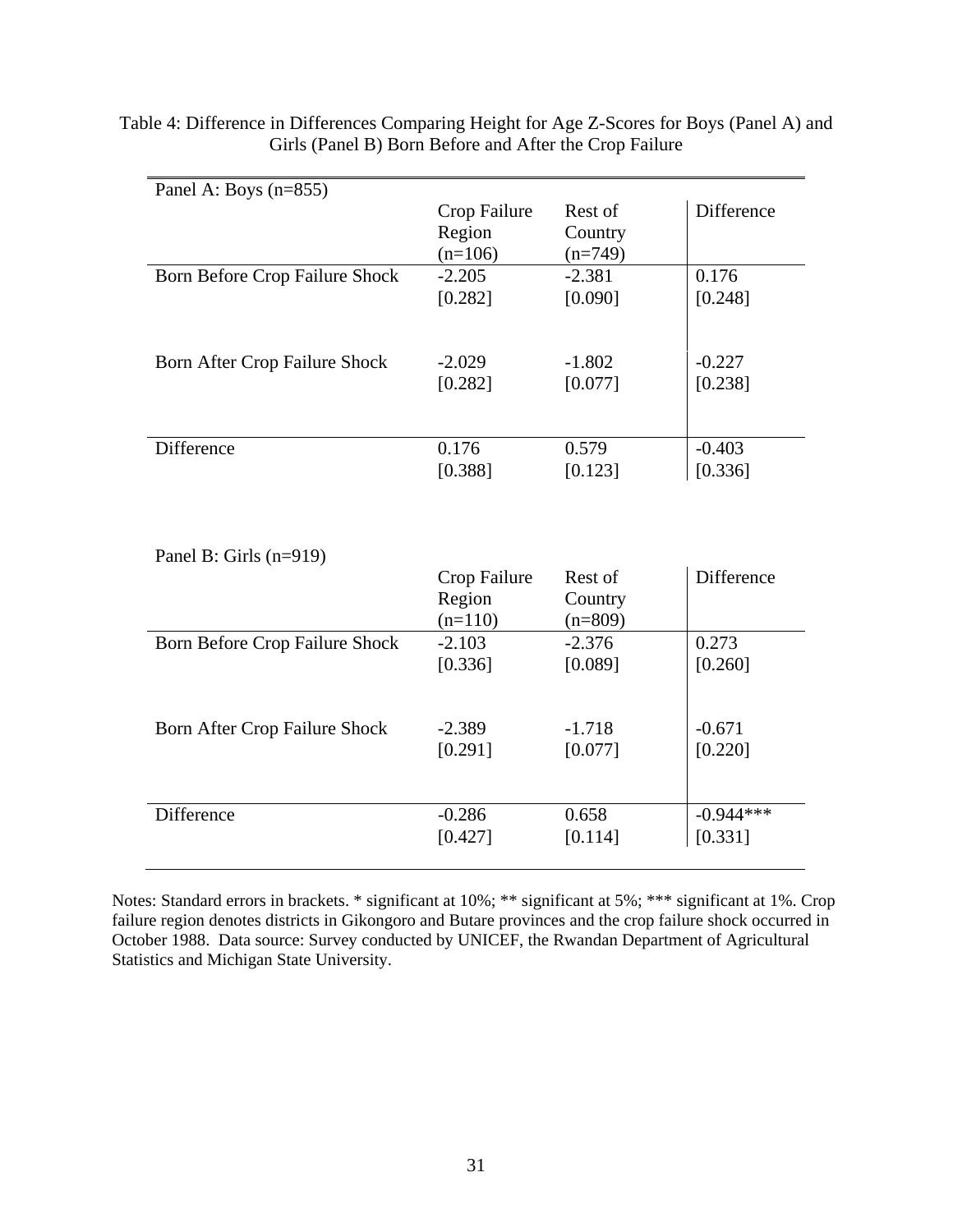| Dependent Variable: Children's Height for Age Z-Score |                       |                       |                      |
|-------------------------------------------------------|-----------------------|-----------------------|----------------------|
|                                                       | (1)                   | (2)                   | (3)                  |
| Shock Region * Born After Shock                       | $-0.390**$<br>[0.167] |                       |                      |
| Civil War Region * Born After Shock                   |                       | $-0.623**$<br>[0.308] |                      |
| Crop Failure Region * Born After Shock                |                       |                       | $-0.285$<br>[0.196]  |
| Mother's Characteristics                              |                       |                       |                      |
| Mother's Body Mass Index                              | $0.029**$<br>[0.014]  | $0.030**$<br>[0.014]  | $0.030**$<br>[0.014] |
| <b>Child Received Prenatal Care</b>                   | $0.336**$<br>[0.136]  | $0.354***$<br>[0.136] | $0.331**$<br>[0.136] |
| <b>Mother Married</b>                                 | $0.216*$<br>[0.127]   | $0.225*$<br>[0.127]   | $0.220*$<br>[0.127]  |
| <b>Mother Literate</b>                                | $0.145**$<br>[0.078]  | $0.144*$<br>[0.078]   | $0.151*$<br>[0.078]  |
| $20 \leq Mother's Age \leq 30$                        | 0.264<br>[0.186]      | 0.271<br>[0.186]      | 0.274<br>[0.186]     |
| $30 \leq Mother's Age < 40$                           | $0.403**$<br>[0.189]  | $0.407**$<br>[0.189]  | $0.413**$<br>[0.189] |
| Mother's Age $\geq 40$                                | 0.210<br>[0.217]      | 0.235<br>[0.217]      | 0.221<br>[0.218]     |
|                                                       |                       |                       |                      |
| Number of children                                    | 1774                  | 1774                  | 1774                 |

Table 5: Province-Birth Cohort Fixed Effects Regressions Measuring the Impact of Civil War and Crop Failure on Children's Height for Age Z-Scores

Notes: Standard errors in brackets. \* significant at 10%; \*\* significant at 5%; \*\*\* significant at 1%. All regressions include province and birth cohort controls. The variable Shock Region \* Born After Shock indicates children born in periods following when a region experienced either crop failure or civil conflict. The omitted categories for mother's characteristics include mother's age less than 20 years old and mother not married (includes divorced, widowed, separated, never married). Data source: Survey conducted by UNICEF, the Rwandan Department of Agricultural Statistics and Michigan State University.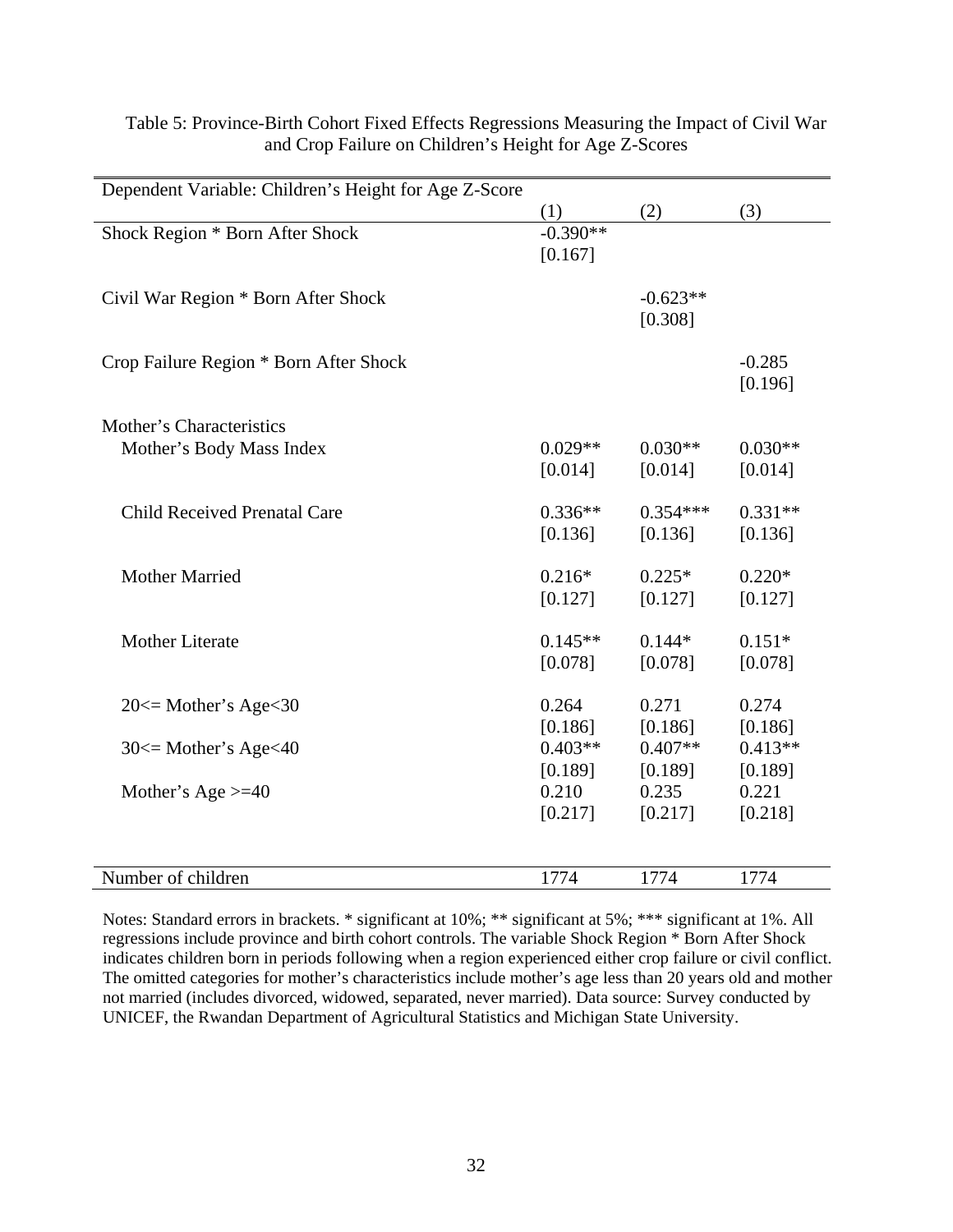| Dependent Variable:                   |          |             |          |           |                  |                       |
|---------------------------------------|----------|-------------|----------|-----------|------------------|-----------------------|
| Children's Height for Age Z-Score     | Male     | Female      | Male     | Female    | Male             | Female                |
|                                       | (1)      | (2)         | (3)      | (4)       | (5)              | (6)                   |
| Shock Region * Born After Shock       | $-0.068$ | $-0.723***$ |          |           |                  |                       |
|                                       | [0.251]  | [0.237]     |          |           |                  |                       |
| Civil War Region * Born After Shock   |          |             | $-0.352$ | $-0.813*$ |                  |                       |
|                                       |          |             | [0.458]  | [0.445]   |                  |                       |
| Crop Failure Region* Born After Shock |          |             |          |           | 0.052<br>[0.296] | $-0.667**$<br>[0.277] |
|                                       |          |             |          |           |                  |                       |
| Number of children                    | 855      | 919         | 855      | 919       | 855              | 919                   |

Table 6: Province-Birth Cohort Fixed Effects Regressions Measuring the Impact of Civil War and Crop Failure on Children's Height for Age Z-Scores, By Gender

Notes: Standard errors in brackets. \* significant at 10%; \*\* significant at 5%; \*\*\* significant at 1%. All regressions include province and birth cohort controls as well as the following mother's characteristics: mother's body mass index, child received prenatal care, mother's martial status, mother's literacy, and mother's age. The variable Shock Region \* Born After Shock indicates children born in periods following when a region experienced either crop failure or civil conflict. Data source: Survey conducted by UNICEF, Rwandan Department of Agricultural Statistics and Michigan State University.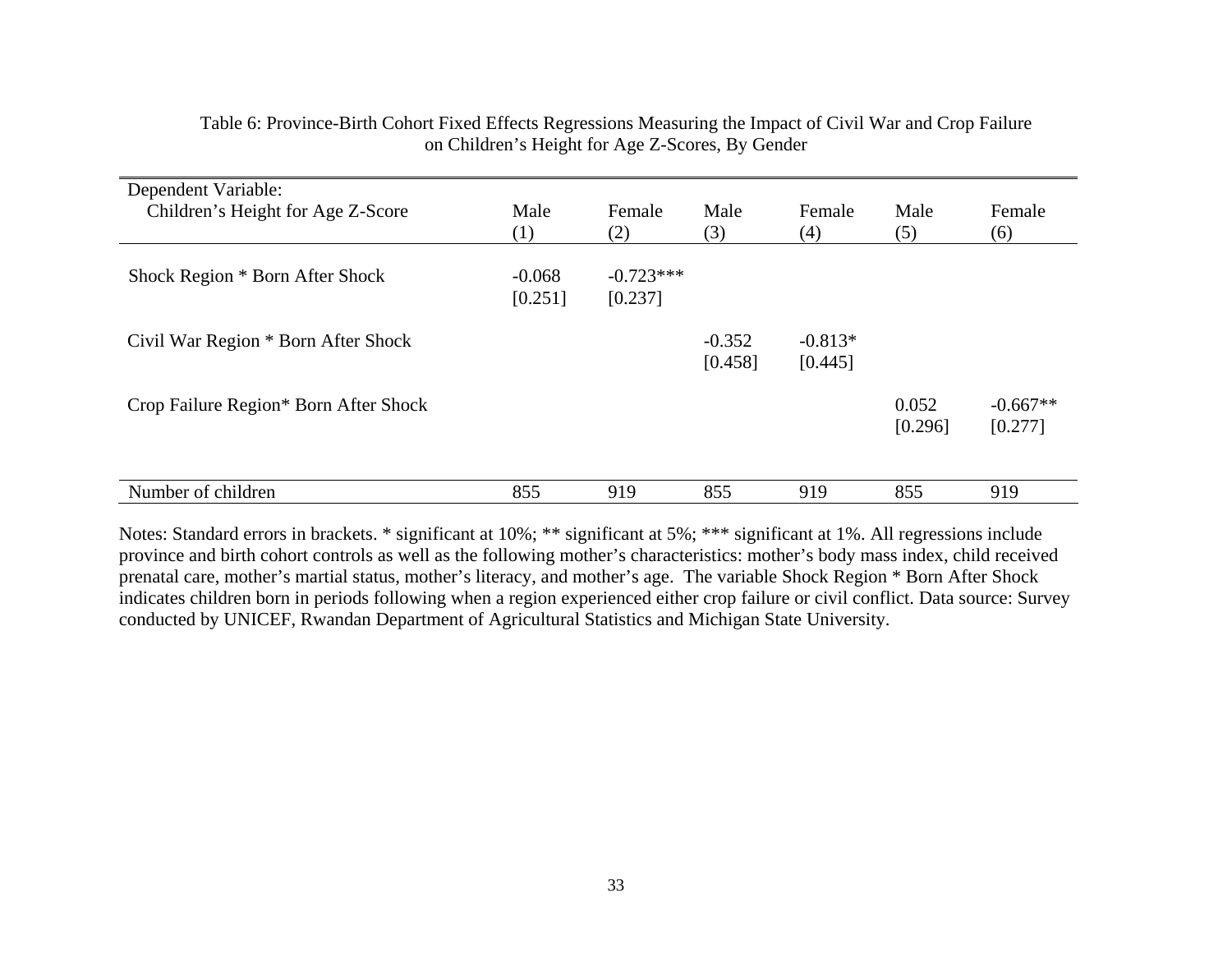| Dependent Variable: Children's Height for Age Z-Score        | Poor HH    |          |             | Rich HH  |          |          |  |
|--------------------------------------------------------------|------------|----------|-------------|----------|----------|----------|--|
|                                                              | All        | Male     | Female      | All      | Male     | Female   |  |
|                                                              | (1)        | (2)      | (3)         | (4)      | (5)      | (6)      |  |
| Panel A Wealth Measure: Tropical livestock units owned by HH |            |          |             |          |          |          |  |
| Shock Region* Born After Shock                               | $-0.441**$ | $-0.090$ | $-0.929***$ | 0.088    | 0.499    | $-0.619$ |  |
|                                                              | [0.211]    | [0.320]  | [0.301]     | [0.390]  | [0.561]  | [0.651]  |  |
| Civil War Region * Born After Shock                          | $-0.498$   | $-0.447$ | $-0.569$    | $-1.342$ | $-0.739$ | $-3.146$ |  |
|                                                              | [0.386]    | [0.565]  | [0.593]     | [1.220]  | [1.710]  | [2.047]  |  |
| Crop Failure Region* Born After Shock                        | $-0.406$   | 0.077    | $-1.029***$ | 0.252    | 0.662    | $-0.334$ |  |
|                                                              | [0.249]    | [0.385]  | [0.346]     | [0.412]  | [0.599]  | [0.682]  |  |
| Number of children <sup>a</sup>                              | 1221       | 601      | 620         | 357      | 167      | 190      |  |
| Panel B Wealth Measure: Number of cows owned by HH           |            |          |             |          |          |          |  |
| Shock Region* Born After Shock                               | $-0.375*$  | $-0.154$ | $-0.751***$ | 0.149    | $-0.244$ | 0.121    |  |
|                                                              | [0.196]    | [0.292]  | [0.281]     | [0.568]  | [0.979]  | [1.071]  |  |
| Civil War Region * Born After Shock                          | $-0.566$   | $-0.401$ | $-0.752$    | $-0.650$ | $-1.055$ | N/A      |  |
|                                                              | [0.365]    | [0.541]  | [0.542]     | [1.914]  | [2.222]  |          |  |
| Crop Failure Region* Born After Shock                        | $-0.291$   | $-0.052$ | $-0.732**$  | 0.220    | $-0.045$ | 0.121    |  |
|                                                              | [0.229]    | [0.345]  | [0.326]     | [0.587]  | [1.034]  | [1.071]  |  |
| Number of children <sup>a</sup>                              | 1386       | 674      | 712         | 192      | 94       | 98       |  |

Table 7: Province-Birth Cohort Fixed Effects Regressions Measuring the Impact of Civil War and Crop Failure on Children's Height for Age Z-Scores, By Household Wealth and Gender

Notes: Standard errors in brackets. \* significant at 10%; \*\* significant at 5%; \*\*\* significant at 1%. Each coefficient in the table is from a separate regression where the dependent variable is height for age z-score and the independent variable is either shock region\*born after shock, civil war region\*born after shock, or crop failure region\*born after shock. All regressions also include province and birth cohort controls as well as the following mother's characteristics: mother's body mass index, child received prenatal care, mother's martial status, mother's literacy, and mother's age. In Panel A, households that own less than or equal to 1 tropical livestock unit are considered poor (77.4 percent of all households). In Panel B, households that own less than or equal to 1 cow are considered poor (87.8 percent of all households). Data source: Survey conducted by UNICEF, the Rwandan Department of Agricultural Statistics and Michigan State University.

<sup>a</sup> 196 children are dropped from the 1774-observation regressions because of missing values for household wealth measures. Results for the regressions in previous tables using this 1578 observation sample are similar.